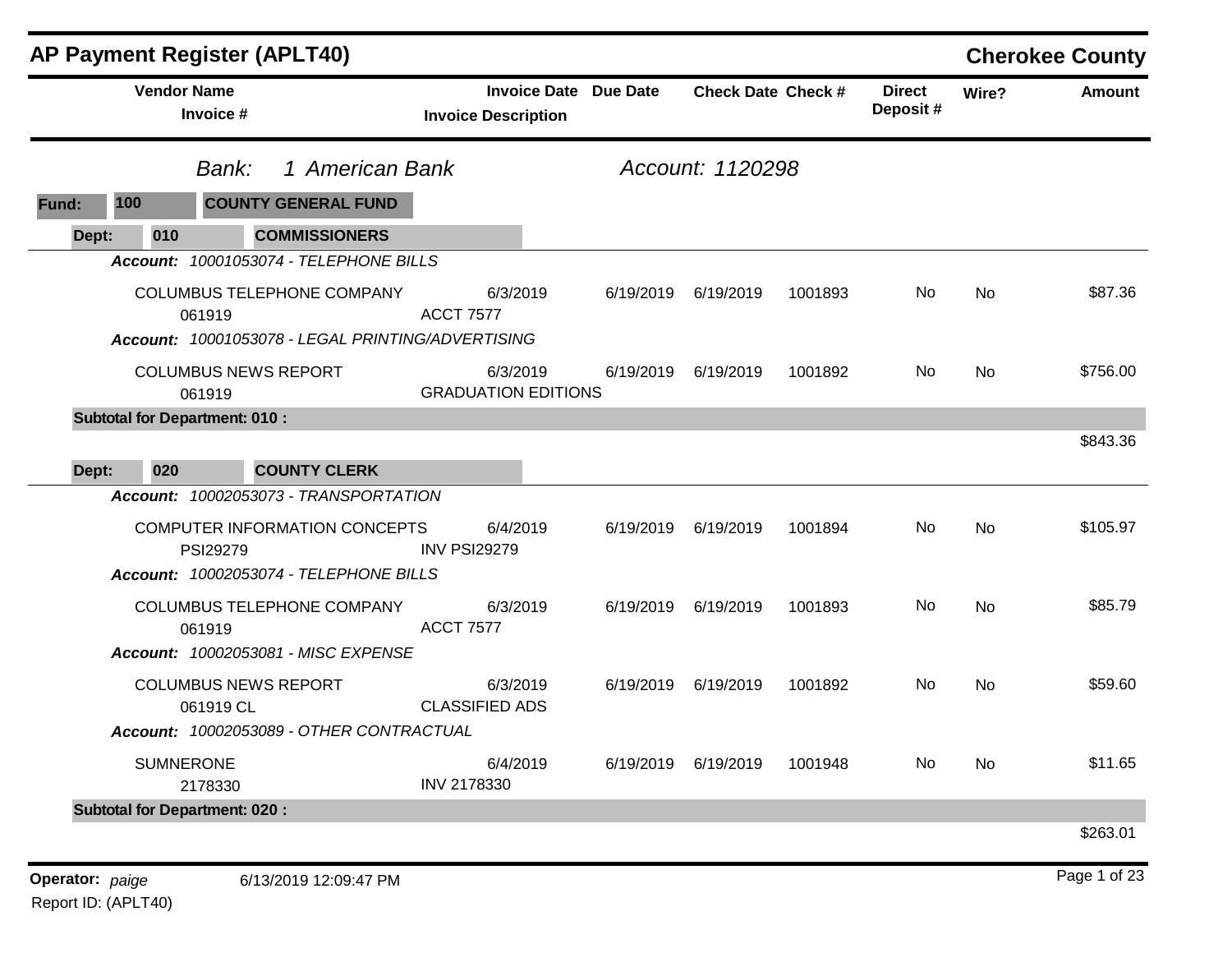| <b>AP Payment Register (APLT40)</b>                  |                                                   |                                                                |                              |                           |         |                           |           | <b>Cherokee County</b> |
|------------------------------------------------------|---------------------------------------------------|----------------------------------------------------------------|------------------------------|---------------------------|---------|---------------------------|-----------|------------------------|
| <b>Vendor Name</b><br>Invoice #                      |                                                   | <b>Invoice Description</b>                                     | <b>Invoice Date Due Date</b> | <b>Check Date Check #</b> |         | <b>Direct</b><br>Deposit# | Wire?     | Amount                 |
| 030<br>Dept:                                         | <b>TREASURER</b>                                  |                                                                |                              |                           |         |                           |           |                        |
|                                                      | Account: 10003053074 - TELEPHONE BILLS            |                                                                |                              |                           |         |                           |           |                        |
| 061919                                               | COLUMBUS TELEPHONE COMPANY                        | 6/3/2019<br><b>ACCT 7577</b>                                   | 6/19/2019                    | 6/19/2019                 | 1001893 | No.                       | <b>No</b> | \$158.52               |
|                                                      | Account: 10003053078 - LEGAL PRINTING/ADVERTISING |                                                                |                              |                           |         |                           |           |                        |
| 531                                                  | <b>COLUMBUS NEWS REPORT</b>                       | 6/10/2019<br><b>LEGAL PRINTING</b>                             |                              | 6/19/2019 6/19/2019       | 1001892 | No.                       | No.       | \$200.00               |
| AR-247                                               | FIBER COMMUNICATIONS OF COLUMBUS, L 6/10/2019     | INV AR-247                                                     | 6/19/2019                    | 6/19/2019                 | 1001906 | No.                       | No.       | \$40.00                |
| <b>Subtotal for Department: 030:</b><br>040<br>Dept: | <b>ATTORNEY</b>                                   |                                                                |                              |                           |         |                           |           | \$398.52               |
|                                                      | Account: 10004053021 - PRINTING/OFFICE SUPPLIES   |                                                                |                              |                           |         |                           |           |                        |
| <b>TDS SERVICE</b><br>99546                          |                                                   | 6/10/2019<br><b>INV IN99546</b>                                |                              | 6/19/2019 6/19/2019       | 1001951 | No.                       | No.       | \$11.13                |
|                                                      | Account: 10004053074 - TELEPHONE BILLS            |                                                                |                              |                           |         |                           |           |                        |
| 061919                                               | COLUMBUS TELEPHONE COMPANY                        | 6/3/2019<br><b>ACCT 7577</b>                                   |                              | 6/19/2019 6/19/2019       | 1001893 | No                        | No.       | \$253.62               |
|                                                      | Account: 10004053075 - DUES/SUBSCRIPTIONS         |                                                                |                              |                           |         |                           |           |                        |
| 061919                                               | CLERK, KANSAS SUPREME COURT                       | 6/10/2019<br>2019 KS ATTY REGISTRATION, JACOB CONARD           |                              | 6/19/2019 6/19/2019       | 1001891 | No                        | <b>No</b> | \$175.00               |
| 061919 AT1                                           | CLERK, KANSAS SUPREME COURT                       | 6/10/2019<br>2019 KS ATTY REG, KURT BENECKE, CHEROKEE COUNTY   |                              | 6/19/2019 6/19/2019       | 1001891 | No.                       | <b>No</b> | \$175.00               |
| 061919 AT                                            | CLERK, KANSAS SUPREME COURT                       | 6/10/2019<br>2019 KS ATTY REG, NATHAN COLEMAN, CHEROKEE COUNTY |                              | 6/19/2019 6/19/2019       | 1001891 | No                        | <b>No</b> | \$175.00               |
| <b>Subtotal for Department: 040:</b>                 |                                                   |                                                                |                              |                           |         |                           |           |                        |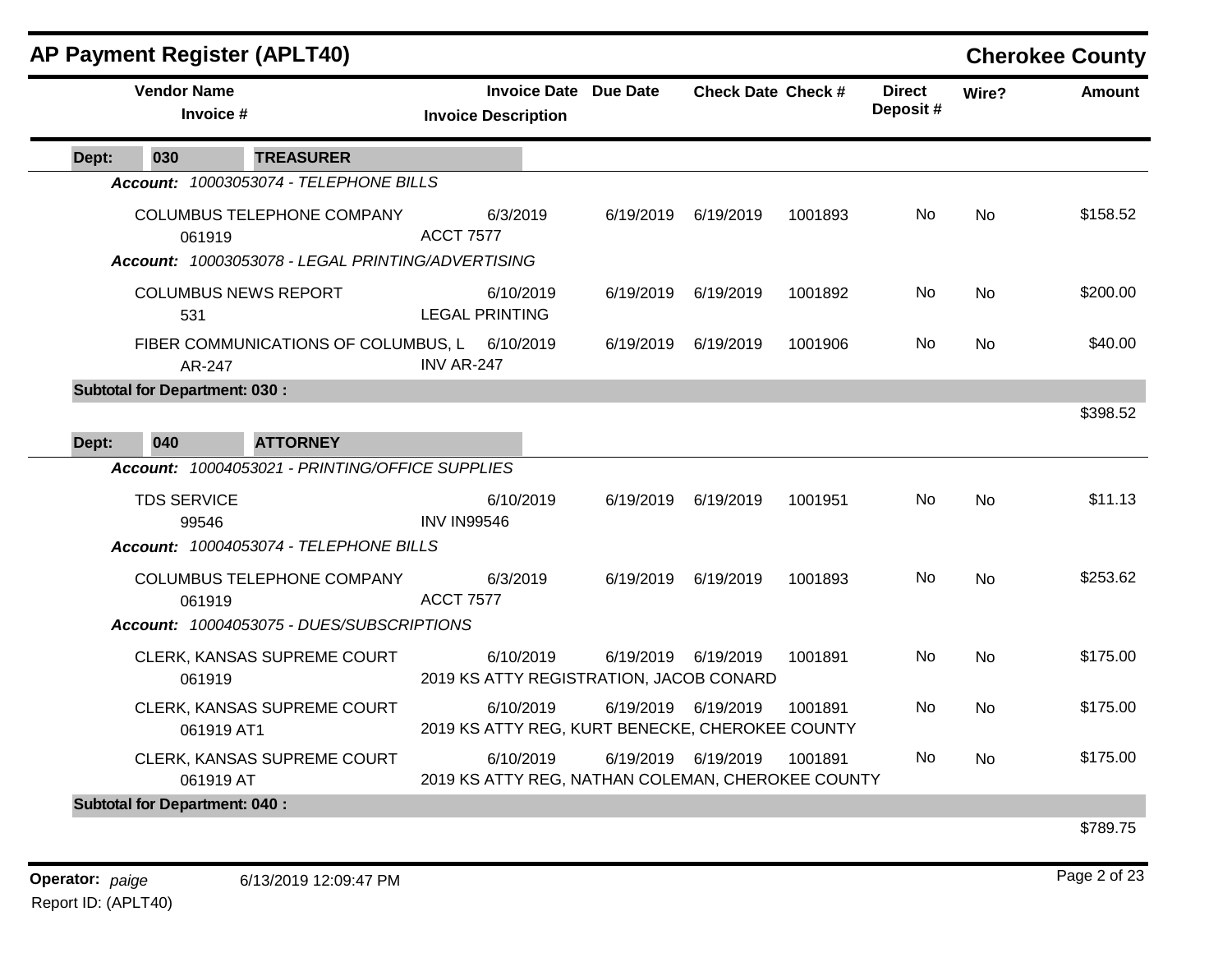| <b>AP Payment Register (APLT40)</b>              |                                                            |           |                           |         |                           |           | <b>Cherokee County</b> |
|--------------------------------------------------|------------------------------------------------------------|-----------|---------------------------|---------|---------------------------|-----------|------------------------|
| <b>Vendor Name</b><br>Invoice #                  | <b>Invoice Date Due Date</b><br><b>Invoice Description</b> |           | <b>Check Date Check #</b> |         | <b>Direct</b><br>Deposit# | Wire?     | <b>Amount</b>          |
| <b>REGISTER OF DEEDS</b><br>050<br>Dept:         |                                                            |           |                           |         |                           |           |                        |
| Account: 10005053074 - UTILITIES/TELEPHONE BILLS |                                                            |           |                           |         |                           |           |                        |
| COLUMBUS TELEPHONE COMPANY<br>061919             | 6/3/2019<br><b>ACCT 7577</b>                               |           | 6/19/2019 6/19/2019       | 1001893 | No.                       | <b>No</b> | \$89.25                |
| <b>Subtotal for Department: 050:</b>             |                                                            |           |                           |         |                           |           |                        |
| <b>SHERIFF &amp; JAIL</b><br>060<br>Dept:        |                                                            |           |                           |         |                           |           | \$89.25                |
| Account: 10006053021 - PRINTING/OFFICE SUPPLIES  |                                                            |           |                           |         |                           |           |                        |
| <b>CINTAS CORP</b><br>8404146864                 | 6/3/2019<br>INV 8404146864                                 | 6/19/2019 | 6/19/2019                 | 1001884 | No.                       | <b>No</b> | \$97.08                |
| <b>CINTAS CORP</b><br>8404163233                 | 6/7/2019<br>INV 8404163233                                 | 6/19/2019 | 6/19/2019                 | 1001884 | No.                       | <b>No</b> | \$116.54               |
| Account: 10006053025 - PARTS/VEHICLE REPAIRS     |                                                            |           |                           |         |                           |           |                        |
| NATALINIS AUTOMOTIVE<br>704803                   | 6/7/2019<br><b>INV 704803</b>                              | 6/19/2019 | 6/19/2019                 | 1001931 | No                        | <b>No</b> | (\$347.42)             |
| MIKE CARPINO FORD MERCURY INC<br>112256          | 6/10/2019<br><b>INV 112256</b>                             | 6/19/2019 | 6/19/2019                 | 1001928 | No                        | <b>No</b> | \$287.99               |
| NATALINIS AUTOMOTIVE<br>704526                   | 6/6/2019<br>INV 704526 CREDIT                              | 6/19/2019 | 6/19/2019                 | 1001931 | No                        | <b>No</b> | (\$16.86)              |
| NATALINIS AUTOMOTIVE<br>704516                   | 6/6/2019<br><b>INV 704516</b>                              | 6/19/2019 | 6/19/2019                 | 1001931 | No                        | <b>No</b> | \$52.30                |
| NATALINIS AUTOMOTIVE<br>704770                   | 6/6/2019<br><b>INV 704770</b>                              | 6/19/2019 | 6/19/2019                 | 1001931 | No.                       | <b>No</b> | \$670.13               |
| NATALINIS AUTOMOTIVE<br>704905                   | 6/10/2019<br><b>INV 704905</b>                             | 6/19/2019 | 6/19/2019                 | 1001930 | No                        | No.       | \$343.20               |
| Account: 10006053030 - GASOLINE                  |                                                            |           |                           |         |                           |           |                        |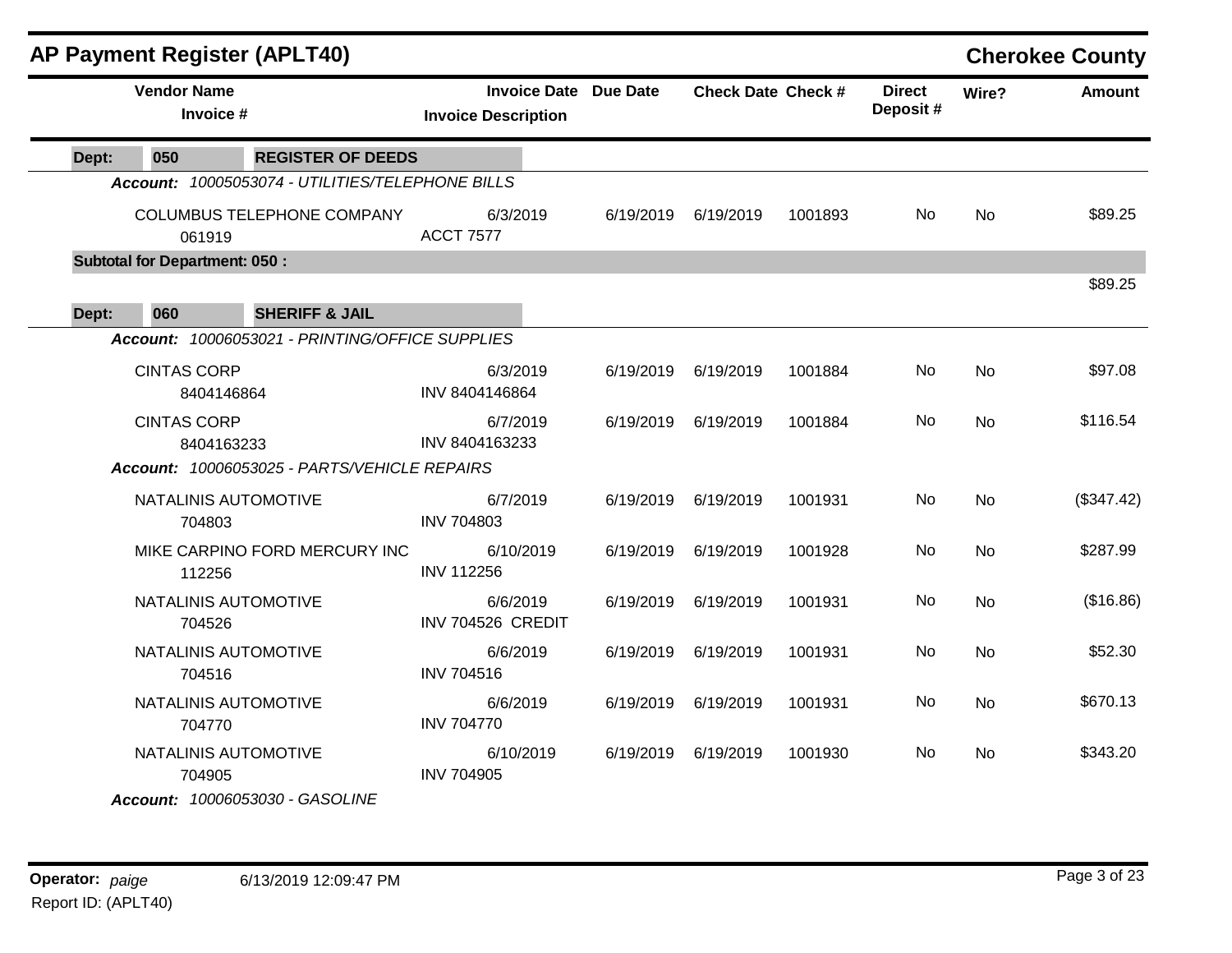| <b>AP Payment Register (APLT40)</b>                      |                                                            |           |                           |         |                           |                | <b>Cherokee County</b> |
|----------------------------------------------------------|------------------------------------------------------------|-----------|---------------------------|---------|---------------------------|----------------|------------------------|
| <b>Vendor Name</b><br>Invoice #                          | <b>Invoice Date Due Date</b><br><b>Invoice Description</b> |           | <b>Check Date Check #</b> |         | <b>Direct</b><br>Deposit# | Wire?          | <b>Amount</b>          |
| JIM WOODS MARKETING INC<br>247526                        | 6/7/2019<br><b>INV 247526</b>                              |           | 6/19/2019 6/19/2019       | 1001915 | No.                       | <b>No</b>      | \$18,630.61            |
| Account: 10006053040 - JANITORIAL SUPPLIES               |                                                            |           |                           |         |                           |                |                        |
| TRUE VALUE COLUMBUS<br>A377902                           | 6/7/2019<br><b>TRANS A377902</b>                           |           | 6/19/2019 6/19/2019       | 1001955 | No.                       | <b>No</b>      | \$9.49                 |
| <b>HENRY KRAFT INC</b><br>284982                         | 6/7/2019<br><b>INV 284982</b>                              | 6/19/2019 | 6/19/2019                 | 1001912 | No                        | No.            | \$855.22               |
| Account: 10006053068 - OTHER COMMODITIES                 |                                                            |           |                           |         |                           |                |                        |
| PATRIOT K-9 TRAINING, LLC<br>5                           | 6/7/2019<br>INV <sub>5</sub>                               |           | 6/19/2019 6/19/2019       | 1001935 | No.                       | <b>No</b>      | \$150.00               |
| <b>FARMERS COOPERATIVE ASSOCIATION</b><br>061919         | 6/6/2019<br><b>INV 251788</b>                              |           | 6/19/2019 6/19/2019       | 1001905 | No.                       | No.            | \$60.50                |
| Account: 10006053074 - TELEPHONE BILLS                   |                                                            |           |                           |         |                           |                |                        |
| COLUMBUS TELEPHONE COMPANY<br>061919 SH1                 | 6/7/2019<br>ACCT 171                                       | 6/19/2019 | 6/19/2019                 | 1001893 | No.                       | No             | \$46.47                |
| CRAW-KAN TELEPHONE COOPERATIVE INC 6/6/2019<br>061919 SH | <b>ACCT 121787</b>                                         | 6/19/2019 | 6/19/2019                 | 1001899 | No.                       | No.            | \$36.86                |
| COLUMBUS TELEPHONE COMPANY<br>061919 SH                  | 6/6/2019<br><b>ACCT 2963</b>                               |           | 6/19/2019 6/19/2019       | 1001893 | No.                       | <b>No</b>      | \$1,681.59             |
| AT&T<br>061919                                           | 6/6/2019<br>ACCT 030 517 9815 001                          | 6/19/2019 | 6/19/2019                 | 1001879 | No                        | N <sub>o</sub> | \$0.11                 |
| Account: 10006053076 - PROFESSIONAL SERVICES             |                                                            |           |                           |         |                           |                |                        |
| SPRINGRIVER MENTAL HEALTH & WELLNE<br>061919             | 6/3/2019<br>POLICE EMPLOYMENT EVAL                         | 6/19/2019 | 6/19/2019                 | 1001946 | No.                       | No.            | \$200.00               |
| Account: 10006053080 - MAINTENANCE/BLDGS & GROUNDS       |                                                            |           |                           |         |                           |                |                        |
| TRUE VALUE COLUMBUS<br>A377287                           | 6/6/2019<br><b>TRANS A377287</b>                           |           | 6/19/2019 6/19/2019       | 1001955 | No.                       | No.            | \$23.99                |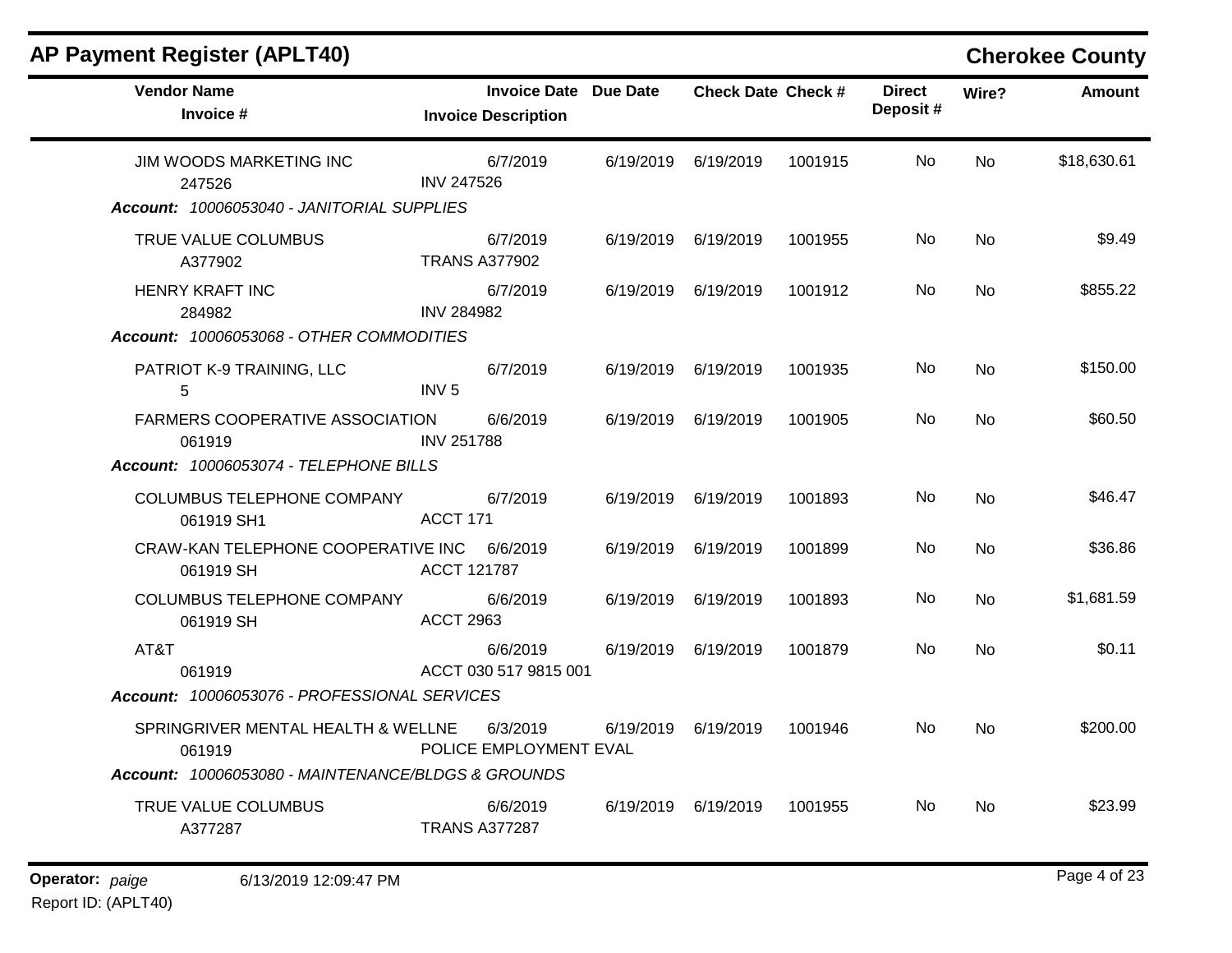| <b>AP Payment Register (APLT40)</b>                                    |                                                            |           |                           |         |                           |           | <b>Cherokee County</b> |
|------------------------------------------------------------------------|------------------------------------------------------------|-----------|---------------------------|---------|---------------------------|-----------|------------------------|
| <b>Vendor Name</b><br>Invoice #                                        | <b>Invoice Date Due Date</b><br><b>Invoice Description</b> |           | <b>Check Date Check #</b> |         | <b>Direct</b><br>Deposit# | Wire?     | <b>Amount</b>          |
| TRUE VALUE COLUMBUS<br>061919 SO                                       | 6/3/2019<br><b>TRANS A377150</b>                           | 6/19/2019 | 6/19/2019                 | 1001955 | <b>No</b>                 | <b>No</b> | \$6.29                 |
| TOUCHTON ELECTRIC INC<br>40654                                         | 6/6/2019<br><b>INV 40654</b>                               |           | 6/19/2019 6/19/2019       | 1001954 | No.                       | No        | \$1,005.98             |
| R R BRINK LOCKING SYSTEMS, INC<br>69498                                | 6/6/2019<br>ORDER 0069498                                  |           | 6/19/2019 6/19/2019       | 1001941 | No                        | No        | \$99.20                |
| Account: 10006053088 - CLASSES/TRAINING FEES                           |                                                            |           |                           |         |                           |           |                        |
| CITY OF JOPLIN<br>57267                                                | 6/6/2019<br><b>INV 57267</b>                               |           | 6/19/2019 6/19/2019       | 1001888 | No                        | <b>No</b> | \$120.00               |
| Account: 10006053732 - INMATE FOOD                                     |                                                            |           |                           |         |                           |           |                        |
| CONSOLIDATED CORRECTIONAL FOOD SE<br>19051519                          | 6/3/2019<br>INV 19051519                                   |           | 6/19/2019 6/19/2019       | 1001896 | <b>No</b>                 | <b>No</b> | \$11,057.07            |
| Account: 10006053786 - INMATE MEDICAL                                  |                                                            |           |                           |         |                           |           |                        |
| EVAN'S HEALTH MART DRUG<br>061919                                      | 6/7/2019<br><b>INMATE MEDICINES</b>                        |           | 6/19/2019 6/19/2019       | 1001904 | No.                       | <b>No</b> | \$998.40               |
| ADVANCED CORRECTIONAL HEALTHCARE,<br>86254                             | 6/6/2019<br><b>INV 86254</b>                               |           | 6/19/2019 6/19/2019       | 1001877 | No                        | No        | \$3,657.60             |
| <b>Subtotal for Department: 060:</b>                                   |                                                            |           |                           |         |                           |           |                        |
|                                                                        |                                                            |           |                           |         |                           |           | \$39,842.34            |
| 070<br><b>DISTRICT COURT</b><br>Dept:                                  |                                                            |           |                           |         |                           |           |                        |
| Account: 10007053021 - PRINTING/OFFICE SUPPLIES                        |                                                            |           |                           |         |                           |           |                        |
| ETTINGER'S OFFICE SUPPLY<br>5183070                                    | 6/10/2019<br>INV 5183070                                   |           | 6/19/2019 6/19/2019       | 1001903 | No                        | No        | \$342.88               |
| Account: 10007053073 - TRANSPORTATION                                  |                                                            |           |                           |         |                           |           |                        |
| TAMMIE CARLSON-OAS<br>061919<br>Account: 10007053074 - TELEPHONE BILLS | 6/10/2019<br><b>TRAVEL EXPENSE</b>                         | 6/19/2019 | 6/19/2019                 | 1001949 | No                        | <b>No</b> | \$192.07               |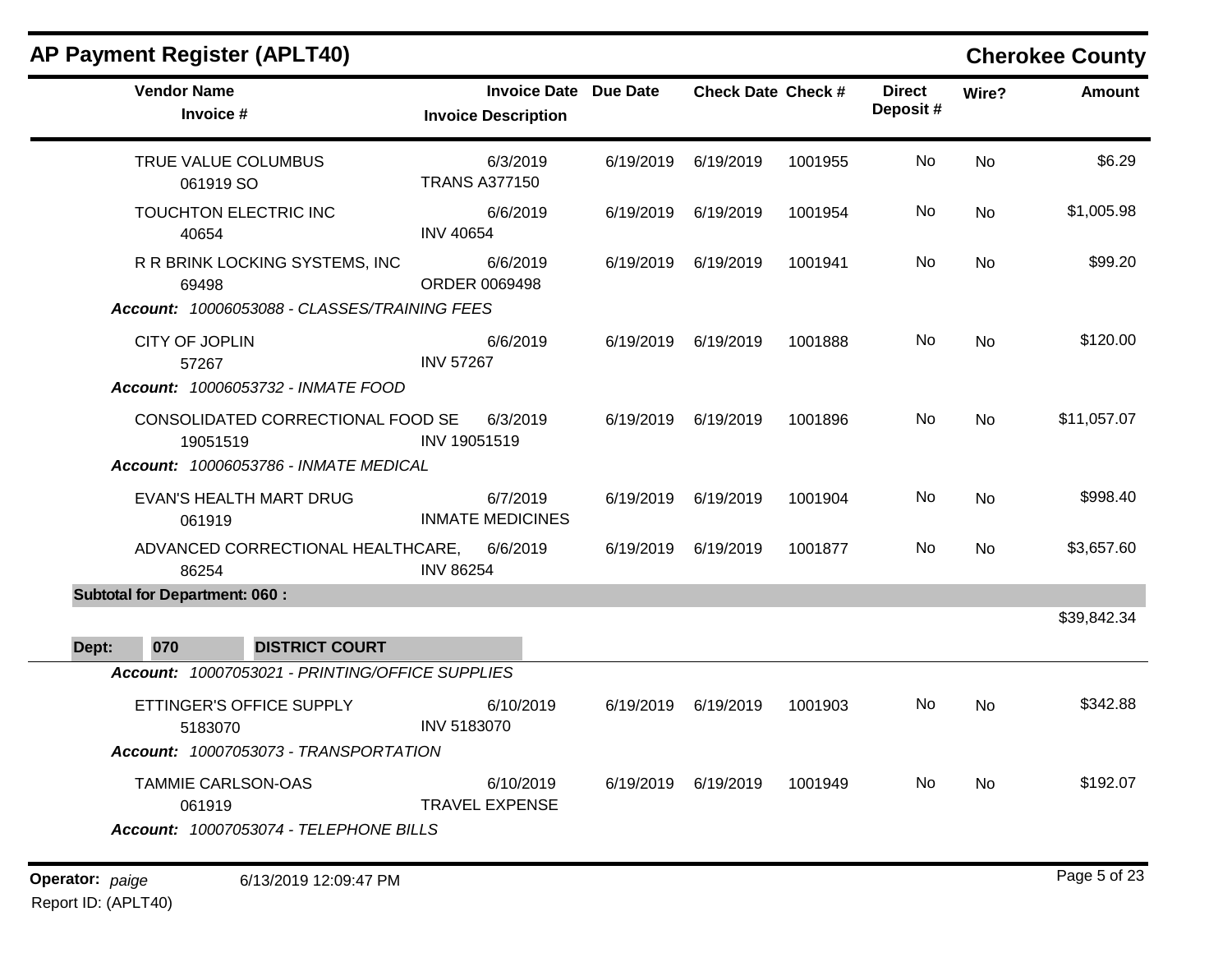| <b>AP Payment Register (APLT40)</b>                                                      |                                                                     |           |                           |         |                           |           | <b>Cherokee County</b> |
|------------------------------------------------------------------------------------------|---------------------------------------------------------------------|-----------|---------------------------|---------|---------------------------|-----------|------------------------|
| <b>Vendor Name</b><br>Invoice #                                                          | <b>Invoice Date Due Date</b><br><b>Invoice Description</b>          |           | <b>Check Date Check #</b> |         | <b>Direct</b><br>Deposit# | Wire?     | <b>Amount</b>          |
| <b>COLUMBUS TELEPHONE COMPANY</b><br>061919<br>Account: 10007053075 - DUES/SUBSCRIPTIONS | 6/3/2019<br><b>ACCT 7577</b>                                        | 6/19/2019 | 6/19/2019                 | 1001893 | No                        | No        | \$502.25               |
| CLERK, KANSAS SUPREME COURT<br>061919 DC<br>Account: 10007053076 - PROFESSIONAL SERVICES | 6/10/2019<br>2019 KS ATTY REGISTRATION, CHEROKEE CO, OLIVER K LYNCH |           | 6/19/2019 6/19/2019       | 1001891 | No                        | <b>No</b> | \$175.00               |
| <b>LADELL F TURLEY CSR</b><br>061919                                                     | 6/10/2019<br>TRANSCRIPT 2019CR5                                     |           | 6/19/2019 6/19/2019       | 1001922 | No                        | No        | \$96.00                |
| Account: 10007053078 - LEGAL PRINTING/ADVERTISING<br><b>PARSONS SUN</b><br>061619        | 6/10/2019<br>HELP WANTED ADVERTISING                                | 6/19/2019 | 6/19/2019                 | 1001934 | No                        | No        | \$272.40               |
| <b>COLUMBUS NEWS REPORT</b><br>529<br>Account: 10007053083 - EQUIPMENT LEASE/RENTAL      | 6/10/2019<br><b>CLASSIFIED ADVERTISING</b>                          | 6/19/2019 | 6/19/2019                 | 1001892 | No                        | No        | \$42.00                |
| <b>CULLIGAN OF JOPLIN</b><br>141405                                                      | 6/10/2019<br><b>INV 141405</b>                                      | 6/19/2019 | 6/19/2019                 | 1001900 | No                        | No        | \$27.25                |
| <b>CULLIGAN OF JOPLIN</b><br>143276                                                      | 6/10/2019<br><b>INV 143276</b>                                      |           | 6/19/2019 6/19/2019       | 1001900 | No                        | No        | \$16.35                |
| <b>CULLIGAN OF JOPLIN</b><br>143934                                                      | 6/10/2019<br><b>INV 143934</b>                                      | 6/19/2019 | 6/19/2019                 | 1001900 | No                        | No        | \$10.90                |
| <b>Subtotal for Department: 070:</b>                                                     |                                                                     |           |                           |         |                           |           | \$1,677.10             |
| <b>COURTHOUSE</b><br>080<br>Dept:                                                        |                                                                     |           |                           |         |                           |           |                        |
| Account: 10008053023 - EMPLOYEE FOOD/MEALS                                               |                                                                     |           |                           |         |                           |           |                        |
| <b>LIBBY PERRY</b><br>061919<br>Account: 10008053040 - JANITORIAL SUPPLIES               | 6/7/2019<br><b>CAKES FOR RETIREMENT</b>                             | 6/19/2019 | 6/19/2019                 | 1001923 | No                        | No        | \$100.00               |
| Operator: paige<br>6/13/2019 12:09:47 PM                                                 |                                                                     |           |                           |         |                           |           | Page 6 of 23           |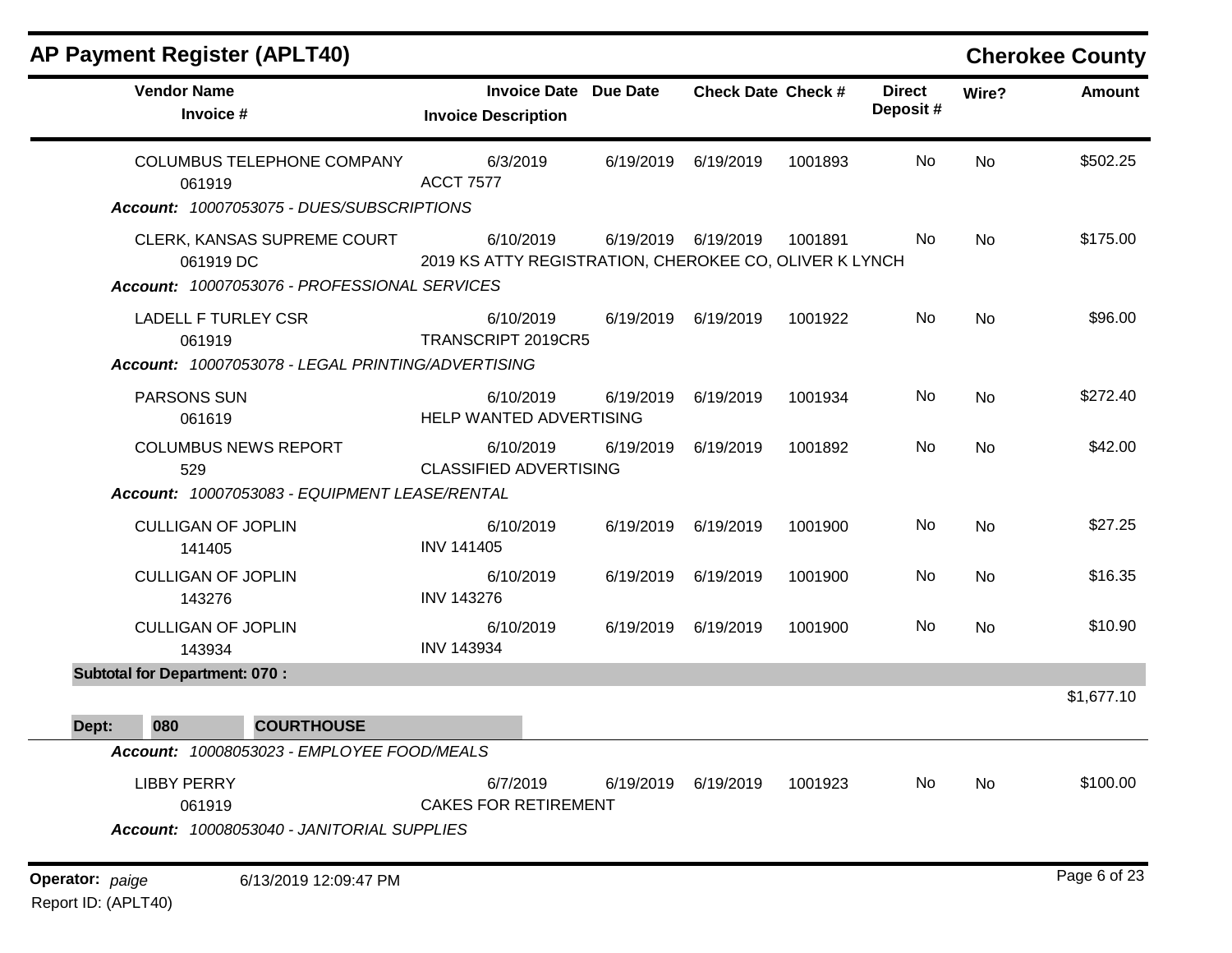| <b>AP Payment Register (APLT40)</b>                |                                                                |           |                           |         |                           |           | <b>Cherokee County</b> |
|----------------------------------------------------|----------------------------------------------------------------|-----------|---------------------------|---------|---------------------------|-----------|------------------------|
| <b>Vendor Name</b><br>Invoice #                    | <b>Invoice Date Due Date</b><br><b>Invoice Description</b>     |           | <b>Check Date Check #</b> |         | <b>Direct</b><br>Deposit# | Wire?     | Amount                 |
| ETTINGER'S OFFICE SUPPLY<br>5180290                | 6/3/2019<br><b>INV 5180290</b>                                 |           | 6/19/2019 6/19/2019       | 1001903 | No.                       | <b>No</b> | \$285.74               |
| TRUE VALUE COLUMBUS<br>061919                      | 6/3/2019<br><b>TRANS A377260</b>                               |           | 6/19/2019 6/19/2019       | 1001955 | No.                       | <b>No</b> | \$14.48                |
| Account: 10008053042 - BREAKROOM SUPPLIES          |                                                                |           |                           |         |                           |           |                        |
| <b>CULLIGAN OF JOPLIN</b><br>143969                | 6/3/2019<br><b>INV 607986</b>                                  |           | 6/19/2019 6/19/2019       | 1001900 | No.                       | <b>No</b> | \$15.85                |
| <b>CULLIGAN OF JOPLIN</b><br>144796                | 6/4/2019<br><b>INV 143969</b>                                  |           | 6/19/2019 6/19/2019       | 1001900 | No.                       | <b>No</b> | \$6.50                 |
| Account: 10008053073 - TRANSPORTATION              |                                                                |           |                           |         |                           |           |                        |
| <b>CRAWFORD COUNTY CLERK</b><br>061919             | 6/6/2019<br>DISTRICT CORONERS SALARY, MAY 2019 CHEROKEE COUNTY |           | 6/19/2019 6/19/2019       | 1001897 | No.                       | No.       | \$879.12               |
| Account: 10008053074 - UTILITIES/TELEPHONE BILLS   |                                                                |           |                           |         |                           |           |                        |
| COLUMBUS TELEPHONE COMPANY<br>061919               | 6/3/2019<br><b>ACCT 7577</b>                                   |           | 6/19/2019 6/19/2019       | 1001893 | No.                       | <b>No</b> | \$1,015.17             |
| Account: 10008053080 - MAINTENANCE/BLDGS & GROUNDS |                                                                |           |                           |         |                           |           |                        |
| THE HOME STORE<br>CG901203                         | 6/10/2019<br><b>INV CG901203</b>                               |           | 6/19/2019 6/19/2019       | 1001953 | No                        | <b>No</b> | \$5,558.50             |
| TRUE VALUE COLUMBUS<br><b>TRANS A378027</b>        | 6/7/2019<br><b>TRANS A378027</b>                               |           | 6/19/2019 6/19/2019       | 1001955 | No.                       | <b>No</b> | \$4.29                 |
| TRUE VALUE COLUMBUS<br>A377932                     | 6/7/2019<br><b>TRANS A377932</b>                               | 6/19/2019 | 6/19/2019                 | 1001955 | No                        | No        | \$6.98                 |
| TRUE VALUE COLUMBUS<br>A377278                     | 6/7/2019<br><b>TRANS A377278</b>                               |           | 6/19/2019 6/19/2019       | 1001955 | No.                       | <b>No</b> | \$24.99                |
| <b>KONE INC</b><br>959271548                       | 6/10/2019<br>INV 959271548                                     |           | 6/19/2019 6/19/2019       | 1001921 | No.                       | No        | \$1,297.41             |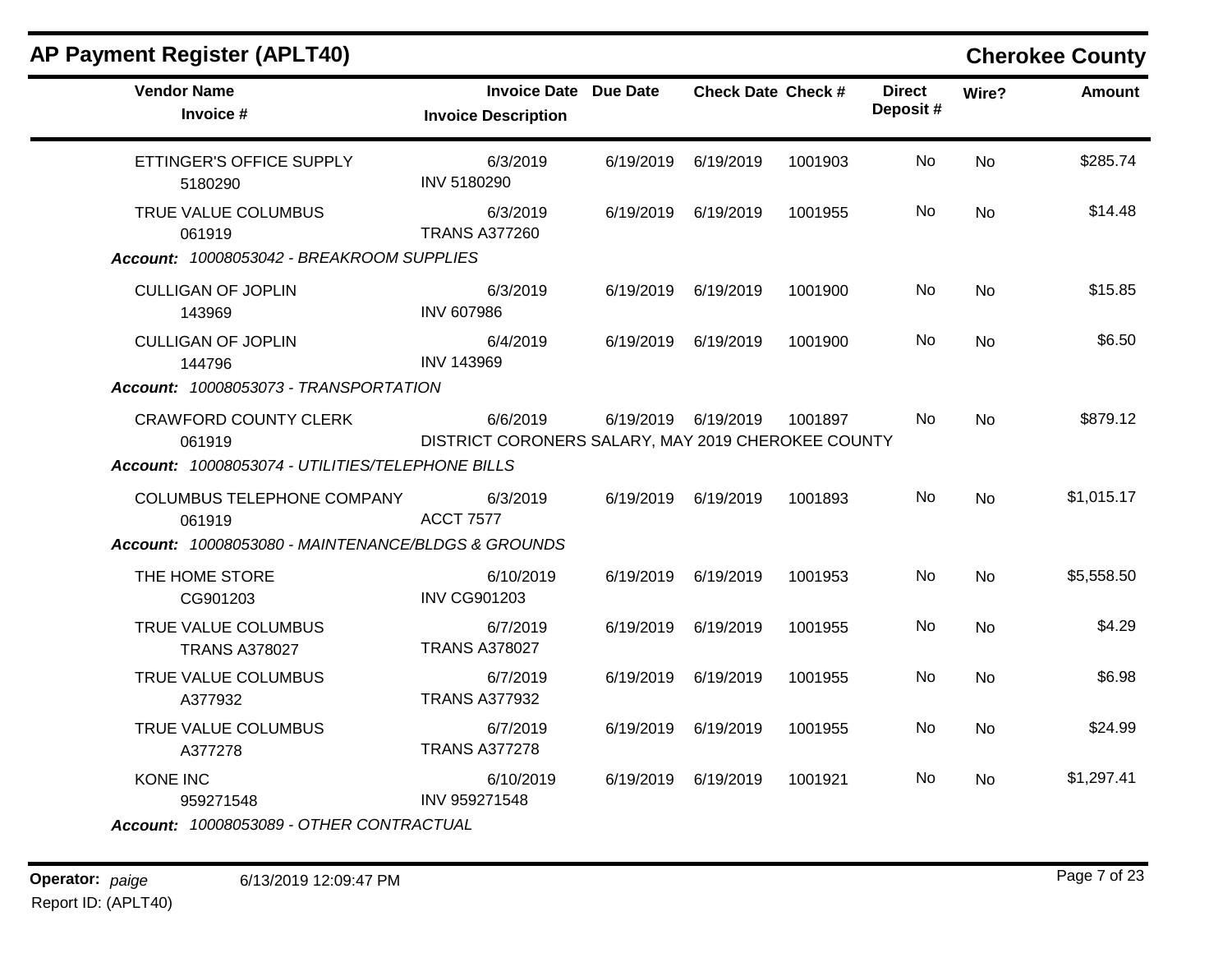| <b>AP Payment Register (APLT40)</b>                                                          |                                                            |           |                           |         |                           |           | <b>Cherokee County</b> |
|----------------------------------------------------------------------------------------------|------------------------------------------------------------|-----------|---------------------------|---------|---------------------------|-----------|------------------------|
| <b>Vendor Name</b><br>Invoice #                                                              | <b>Invoice Date Due Date</b><br><b>Invoice Description</b> |           | <b>Check Date Check #</b> |         | <b>Direct</b><br>Deposit# | Wire?     | <b>Amount</b>          |
| FRONTIER FORENSICS MIDWEST, LLC<br>1311                                                      | 6/3/2019<br><b>INV 1311</b>                                | 6/19/2019 | 6/19/2019                 | 1001909 | No                        | <b>No</b> | \$1,650.00             |
| <b>USD 508</b><br>061919                                                                     | 6/7/2019<br>REIMB COURT FEES FOR TAX SALE                  | 6/19/2019 | 6/19/2019                 | 1001959 | No                        | <b>No</b> | \$300.00               |
| THE HOME STORE<br>CG901137                                                                   | 6/3/2019<br>ORDER CG901137                                 | 6/19/2019 | 6/19/2019                 | 1001953 | No                        | No        | \$9,961.31             |
| <b>TEAM THREADS</b><br>061919                                                                | 6/6/2019<br>2 PLAQUES                                      | 6/19/2019 | 6/19/2019                 | 1001952 | No                        | No        | \$36.00                |
| <b>Subtotal for Department: 080:</b>                                                         |                                                            |           |                           |         |                           |           |                        |
|                                                                                              |                                                            |           |                           |         |                           |           | \$21,156.34            |
| 090<br>Dept:<br><b>EMERGENCY PREPAREDNESS</b><br>Account: 10009053072 - GAS, ELECTRIC, WATER |                                                            |           |                           |         |                           |           |                        |
| HEARTLAND ELECTRIC COOPERATIVE INC<br>061919<br>Account: 10009053074 - TELEPHONE BILLS       | 6/5/2019<br>ACCT 50891200                                  | 6/19/2019 | 6/19/2019                 | 1001911 | No                        | No        | \$48.30                |
| COLUMBUS TELEPHONE COMPANY<br>061919                                                         | 6/3/2019<br><b>ACCT 7577</b>                               | 6/19/2019 | 6/19/2019                 | 1001893 | No                        | <b>No</b> | \$83.35                |
| <b>Subtotal for Department: 090:</b>                                                         |                                                            |           |                           |         |                           |           |                        |
|                                                                                              |                                                            |           |                           |         |                           |           | \$131.65               |
| 095<br>Dept:<br><b>HUMAN RESOURCE</b>                                                        |                                                            |           |                           |         |                           |           |                        |
| Account: 10009553074 - TELEPHONE BILLS<br>COLUMBUS TELEPHONE COMPANY<br>061919               | 6/3/2019<br><b>ACCT 7577</b>                               | 6/19/2019 | 6/19/2019                 | 1001893 | No                        | <b>No</b> | \$84.31                |
| <b>Subtotal for Department: 095:</b>                                                         |                                                            |           |                           |         |                           |           |                        |
|                                                                                              |                                                            |           |                           |         |                           |           | \$84.31                |
| 150<br><b>COMPUTER PROGRAMMING</b><br>Dept:                                                  |                                                            |           |                           |         |                           |           |                        |
| Account: 10015053074 - TELEPHONE BILLS                                                       |                                                            |           |                           |         |                           |           |                        |
| Operator: paige<br>6/13/2019 12:09:47 PM                                                     |                                                            |           |                           |         |                           |           | Page 8 of 23           |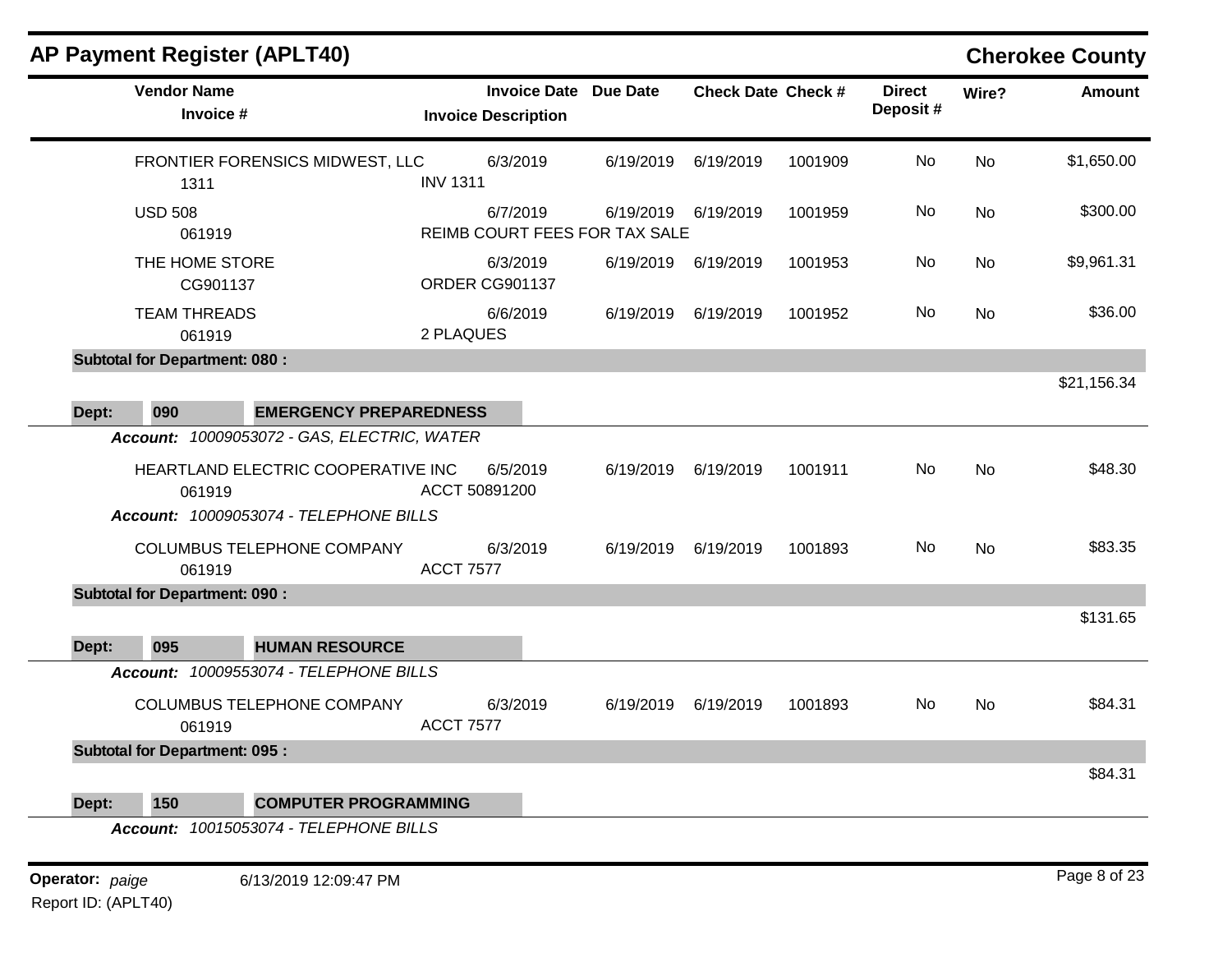|                        |                                      | <b>AP Payment Register (APLT40)</b>                                           |                                                            |           |                           |         |                           |       | <b>Cherokee County</b> |
|------------------------|--------------------------------------|-------------------------------------------------------------------------------|------------------------------------------------------------|-----------|---------------------------|---------|---------------------------|-------|------------------------|
|                        | <b>Vendor Name</b><br>Invoice #      |                                                                               | <b>Invoice Date Due Date</b><br><b>Invoice Description</b> |           | <b>Check Date Check #</b> |         | <b>Direct</b><br>Deposit# | Wire? | <b>Amount</b>          |
|                        | 061919                               | <b>COLUMBUS TELEPHONE COMPANY</b><br>Account: 10015053089 - OTHER CONTRACTUAL | 6/3/2019<br><b>ACCT 7577</b>                               | 6/19/2019 | 6/19/2019                 | 1001893 | No                        | No    | \$110.00               |
|                        | <b>STRONGHOLD DATA</b><br>29826      |                                                                               | 6/3/2019<br><b>INV 29826</b>                               | 6/19/2019 | 6/19/2019                 | 1001947 | No                        | No    | \$4,617.60             |
|                        | NEX-TECH<br>061919                   |                                                                               | 6/3/2019<br>ACCT 403167                                    | 6/19/2019 | 6/19/2019                 | 1001933 | No                        | No    | \$2.50                 |
|                        | <b>Subtotal for Department: 150:</b> |                                                                               |                                                            |           |                           |         |                           |       |                        |
| Dept:                  | 190                                  | 911 MAPPING                                                                   |                                                            |           |                           |         |                           |       | \$4,730.10             |
|                        |                                      | Account: 10019053074 - TELEPHONE BILLS                                        |                                                            |           |                           |         |                           |       |                        |
|                        | 061919                               | COLUMBUS TELEPHONE COMPANY                                                    | 6/3/2019<br><b>ACCT 7577</b>                               | 6/19/2019 | 6/19/2019                 | 1001893 | No                        | No    | \$84.61                |
|                        | <b>Subtotal for Department: 190:</b> |                                                                               |                                                            |           |                           |         |                           |       |                        |
| Dept:                  | 210                                  | <b>GIS INFO HANDLING SYSTEM</b>                                               |                                                            |           |                           |         |                           |       | \$84.61                |
|                        |                                      | Account: 10021053089 - OTHER CONTRACTUAL                                      |                                                            |           |                           |         |                           |       |                        |
|                        | <b>RODNEY SANDERS</b><br>20190504    |                                                                               | 6/5/2019<br>INV 2019-05-04                                 | 6/19/2019 | 6/19/2019                 | 1001942 | No                        | No    | \$1,008.75             |
|                        | <b>Subtotal for Department: 210:</b> |                                                                               |                                                            |           |                           |         |                           |       |                        |
| Dept:                  | 330                                  | <b>DEPT OFFICE SUPPLY</b>                                                     |                                                            |           |                           |         |                           |       | \$1,008.75             |
|                        |                                      | Account: 10033053622 - SHERIFF OFFICE SUPPLY                                  |                                                            |           |                           |         |                           |       |                        |
|                        | QUILL CORPORATION<br>7429398         |                                                                               | 6/3/2019<br><b>INV 7429398</b>                             | 6/19/2019 | 6/19/2019                 | 1001940 | No                        | No    | \$12.29                |
|                        | QUILL CORPORATION<br>7428748         |                                                                               | 6/3/2019<br><b>INV 7427848</b>                             | 6/19/2019 | 6/19/2019                 | 1001940 | No                        | No    | \$20.58                |
| <b>Operator:</b> paige |                                      | 6/13/2019 12:09:47 PM                                                         |                                                            |           |                           |         |                           |       | Page 9 of 23           |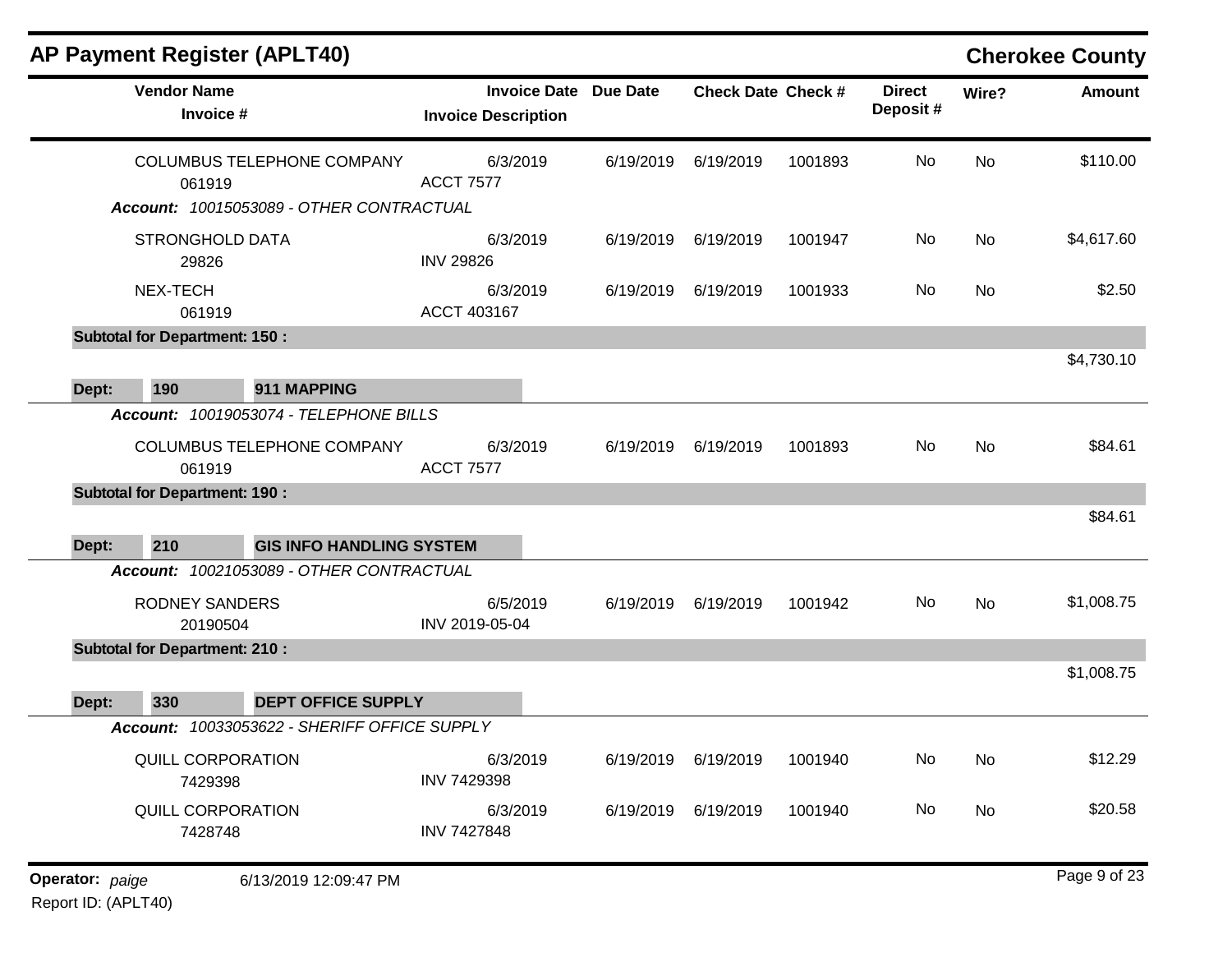|       | <b>AP Payment Register (APLT40)</b>                                                         |                                                            |           |                           |         |                           |           | <b>Cherokee County</b> |
|-------|---------------------------------------------------------------------------------------------|------------------------------------------------------------|-----------|---------------------------|---------|---------------------------|-----------|------------------------|
|       | <b>Vendor Name</b><br>Invoice #                                                             | <b>Invoice Date Due Date</b><br><b>Invoice Description</b> |           | <b>Check Date Check #</b> |         | <b>Direct</b><br>Deposit# | Wire?     | <b>Amount</b>          |
|       | QUILL CORPORATION<br>7408136<br>Account: 10033053623 - TREASURER OFFICE SUPPLY              | 6/3/2019<br>INV 7408136                                    | 6/19/2019 | 6/19/2019                 | 1001940 | No                        | <b>No</b> | \$447.93               |
|       | ETTINGER'S OFFICE SUPPLY<br>5180301<br>Account: 10033053626 - HR OFFICE SUPPLY              | 6/10/2019<br>INV 5180301                                   | 6/19/2019 | 6/19/2019                 | 1001903 | No                        | No        | \$17.75                |
|       | ETTINGER'S OFFICE SUPPLY<br>5184480                                                         | 6/6/2019<br><b>INV 5184480</b>                             |           | 6/19/2019 6/19/2019       | 1001903 | No                        | No        | \$313.66               |
|       | ETTINGER'S OFFICE SUPPLY<br>5184550<br>Account: 10033053627 - 911 OFFICE SUPPLY             | 6/6/2019<br><b>INV 5184550</b>                             |           | 6/19/2019 6/19/2019       | 1001903 | No                        | No.       | \$76.00                |
|       | QUILL CORPORATION<br>7743819                                                                | 6/10/2019<br>INV 7743819                                   |           | 6/19/2019 6/19/2019       | 1001940 | No                        | No        | \$115.96               |
|       | <b>Subtotal for Department: 330:</b>                                                        |                                                            |           |                           |         |                           |           |                        |
| Dept: | 500<br><b>SOLID WASTE RECYCLING</b>                                                         |                                                            |           |                           |         |                           |           | \$1,004.17             |
|       | Account: 10050053502 - SOLID WASTE EXPENSES<br>SOUTHEAST KANSAS RECYCLING, INC<br>05312019A | 6/6/2019<br>INV 05312019A                                  | 6/19/2019 | 6/19/2019                 | 1001945 | No                        | <b>No</b> | \$1,100.00             |
|       | <b>Subtotal for Department: 500:</b>                                                        |                                                            |           |                           |         |                           |           | \$1,100.00             |
|       | <b>Subtotal for Fund: 100:</b>                                                              |                                                            |           |                           |         |                           |           |                        |
|       |                                                                                             |                                                            |           |                           |         |                           |           | \$73,203.26            |
| Fund: | 103<br><b>TECHNOLOGY FUND</b>                                                               |                                                            |           |                           |         |                           |           |                        |
| Dept: | <b>NON-DEPARTMENTAL</b><br>000                                                              |                                                            |           |                           |         |                           |           |                        |
|       | Account: 10300053029 - MISC SUPPLIES                                                        |                                                            |           |                           |         |                           |           |                        |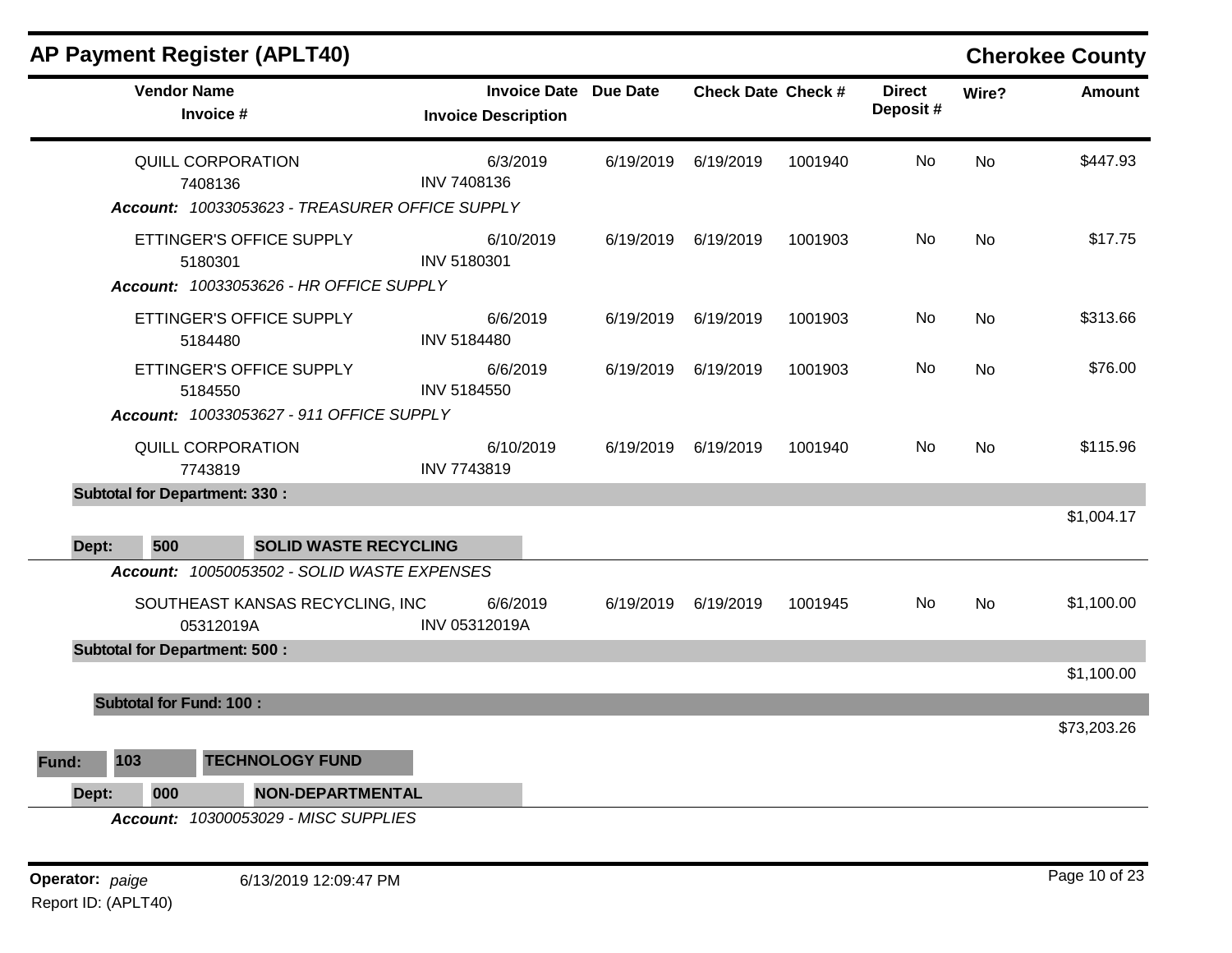|                 |                                     | AP Payment Register (APLT40)          |                                                            |           |                           |         |                           |           | <b>Cherokee County</b> |
|-----------------|-------------------------------------|---------------------------------------|------------------------------------------------------------|-----------|---------------------------|---------|---------------------------|-----------|------------------------|
|                 | <b>Vendor Name</b>                  | Invoice #                             | <b>Invoice Date Due Date</b><br><b>Invoice Description</b> |           | <b>Check Date Check #</b> |         | <b>Direct</b><br>Deposit# | Wire?     | <b>Amount</b>          |
|                 |                                     | ETTINGER'S OFFICE SUPPLY<br>5175820   | 6/10/2019<br>INV 5175820                                   | 6/19/2019 | 6/19/2019                 | 1001903 | No                        | <b>No</b> | \$135.69               |
|                 |                                     | <b>Subtotal for Department: 000:</b>  |                                                            |           |                           |         |                           |           | \$135.69               |
|                 | <b>Subtotal for Fund: 103:</b>      |                                       |                                                            |           |                           |         |                           |           |                        |
| Fund:           | 110                                 | <b>ROAD AND BRIDGE</b>                |                                                            |           |                           |         |                           |           | \$135.69               |
|                 | 000<br>Dept:                        | <b>NON-DEPARTMENTAL</b>               |                                                            |           |                           |         |                           |           |                        |
|                 |                                     | Account: 11000053030 - GASOLINE       |                                                            |           |                           |         |                           |           |                        |
|                 |                                     | JIM WOODS MARKETING INC<br>247552 HWY | 6/7/2019<br>INV # 247552                                   | 6/19/2019 | 6/19/2019                 | 1001915 | No                        | <b>No</b> | \$9,808.21             |
|                 |                                     | Account: 11000053031 - DIESEL FUEL    |                                                            |           |                           |         |                           |           |                        |
|                 |                                     | JIM WOODS MARKETING INC<br>247552 HWY | 6/7/2019<br>INV #247552                                    | 6/19/2019 | 6/19/2019                 | 1001915 | No                        | <b>No</b> | \$7,316.03             |
|                 |                                     | MFA OIL - NEOSHO 1055<br>1166422 HWY  | 6/6/2019<br>INV #1166422                                   | 6/19/2019 | 6/19/2019                 | 1001927 | No                        | <b>No</b> | \$617.32               |
|                 |                                     | MFA OIL - NEOSHO 1055<br>1165930 HWY  | 6/6/2019<br>INV #1165930                                   | 6/19/2019 | 6/19/2019                 | 1001927 | No                        | <b>No</b> | \$1,128.82             |
|                 |                                     | MFA OIL - NEOSHO 1055<br>1165947 HWY  | 6/6/2019<br>INV #1165947                                   | 6/19/2019 | 6/19/2019                 | 1001927 | No                        | No        | \$1,440.69             |
|                 |                                     | MFA OIL - NEOSHO 1055<br>1165936 HWY  | 6/6/2019<br>INV #1165936                                   | 6/19/2019 | 6/19/2019                 | 1001927 | No                        | No        | \$574.72               |
|                 |                                     | MFA OIL - NEOSHO 1055<br>1165992 HWY  | 6/6/2019<br>INV #1165992                                   |           | 6/19/2019 6/19/2019       | 1001927 | No                        | No        | \$1,081.50             |
|                 |                                     | Account: 11000053032 - OIL/GREASE     |                                                            |           |                           |         |                           |           |                        |
|                 | FROST OIL COMPANY<br>0177484-IN HWY |                                       | 5/28/2019<br>INV # 0177484-IN                              |           | 6/19/2019 6/19/2019       | 1001910 | No                        | No        | \$2,754.60             |
| Operator: paige |                                     | 6/13/2019 12:09:47 PM                 |                                                            |           |                           |         |                           |           | Page 11 of 23          |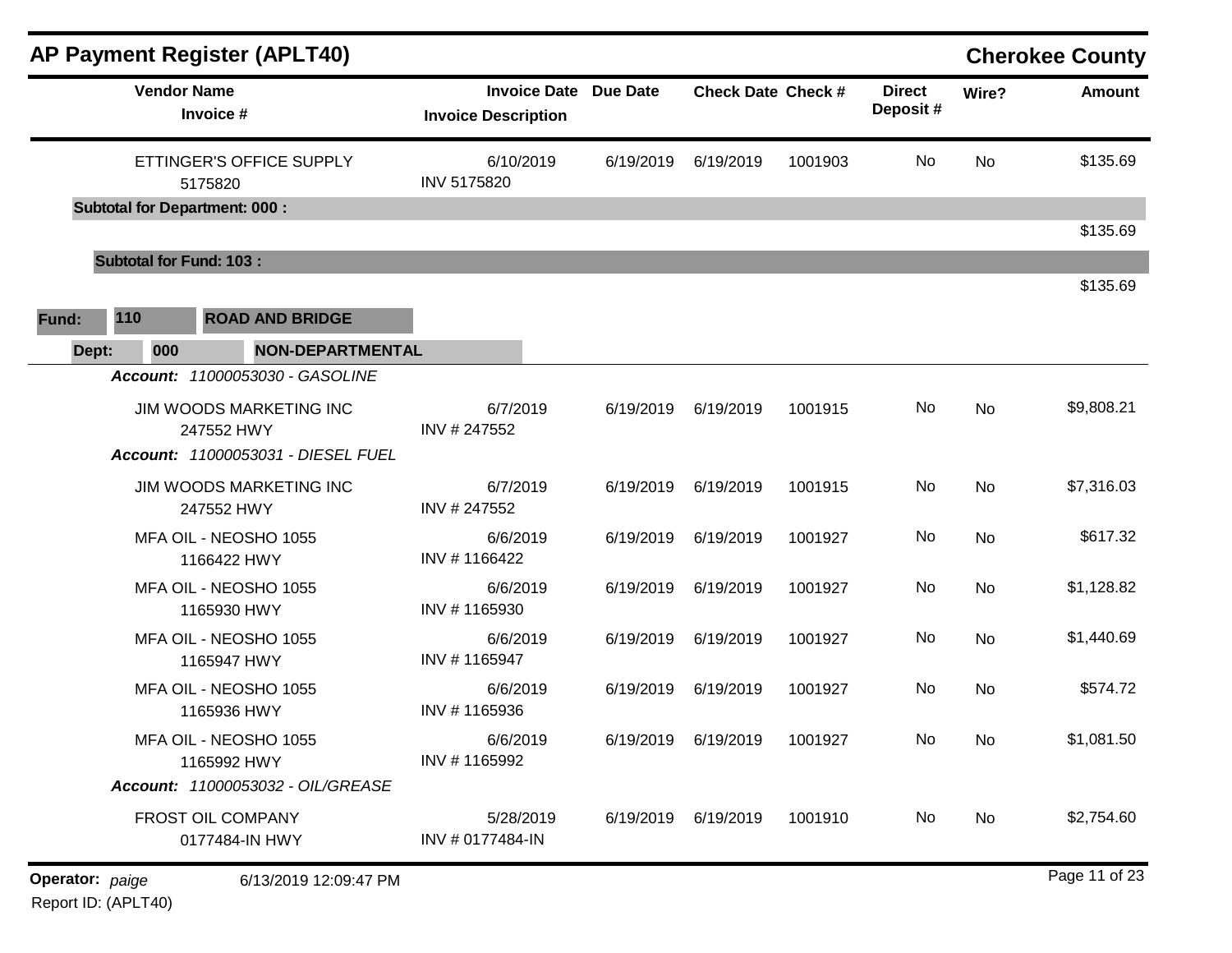| <b>Vendor Name</b><br>Invoice #                                                                | <b>Invoice Date Due Date</b><br><b>Invoice Description</b> |           | <b>Check Date Check #</b> |         | <b>Direct</b><br>Deposit# | Wire?     | <b>Amount</b> |
|------------------------------------------------------------------------------------------------|------------------------------------------------------------|-----------|---------------------------|---------|---------------------------|-----------|---------------|
| FROST OIL COMPANY<br>0178096-IN HWY<br><b>Account: 11000053033 - TIRES</b>                     | 5/24/2019<br>INV # 0178096-IN                              | 6/19/2019 | 6/19/2019                 | 1001910 | No.                       | <b>No</b> | \$599.07      |
| KANSASLAND TIRE OF PITTSBURG<br>187808 HWY                                                     | 5/31/2019<br>INV #187808                                   |           | 6/19/2019 6/19/2019       | 1001919 | No.                       | No        | \$369.80      |
| PURCELL TIRE & RUBBER COMPANY<br>2631607 HWY<br>Account: 11000053035 - ROCK                    | 6/4/2019<br>INV #2631607                                   | 6/19/2019 | 6/19/2019                 | 1001938 | No.                       | No        | \$629.00      |
| MULBERRY LIMESTONE QUARRY CO<br>23188 HWY                                                      | 5/31/2019<br>INV #23188                                    | 6/19/2019 | 6/19/2019                 | 1001929 | No                        | No        | \$8,154.50    |
| MULBERRY LIMESTONE QUARRY CO<br>23274 HWY<br>Account: 11000053037 - SIGNS/POSTS                | 5/31/2019<br>INV #23274                                    |           | 6/19/2019 6/19/2019       | 1001929 | No                        | <b>No</b> | \$695.55      |
| NATIONAL SIGN CO INC<br><b>IN-190048 HWY</b><br>Account: 11000053042 - BREAKROOM SUPPLIES      | 5/28/2019<br>INV # IN-190048                               |           | 6/19/2019 6/19/2019       | 1001932 | No.                       | <b>No</b> | \$1,340.00    |
| CLEAN THE UNIFORM CO JOPLIN<br>20067942 HWY                                                    | 6/3/2019<br>INV #20067942                                  | 6/19/2019 | 6/19/2019                 | 1001890 | No                        | <b>No</b> | \$117.86      |
| SAFETY FIRST SUPPLY CO LLC<br>19-61206 HWY<br>Account: 11000053074 - UTILITIES/TELEPHONE BILLS | 6/5/2019<br>INV #19-61206                                  | 6/19/2019 | 6/19/2019                 | 1001943 | No.                       | <b>No</b> | \$76.40       |
| COLUMBUS TELEPHONE COMPANY<br>2586 HWY 1                                                       | 6/1/2019<br>2586                                           |           | 6/19/2019 6/19/2019       | 1001893 | No                        | <b>No</b> | \$218.19      |
| <b>US CELLULAR</b><br>0311076479 HWY                                                           | 6/3/2019<br>INV # 0311076479                               | 6/19/2019 | 6/19/2019                 | 1001958 | No                        | <b>No</b> | \$51.60       |
| <b>CITY OF COLUMBUS</b><br>08-88010-00 HWY                                                     | 5/30/2019<br>08-88010-00                                   | 6/19/2019 | 6/19/2019                 | 1001885 | No.                       | <b>No</b> | \$110.00      |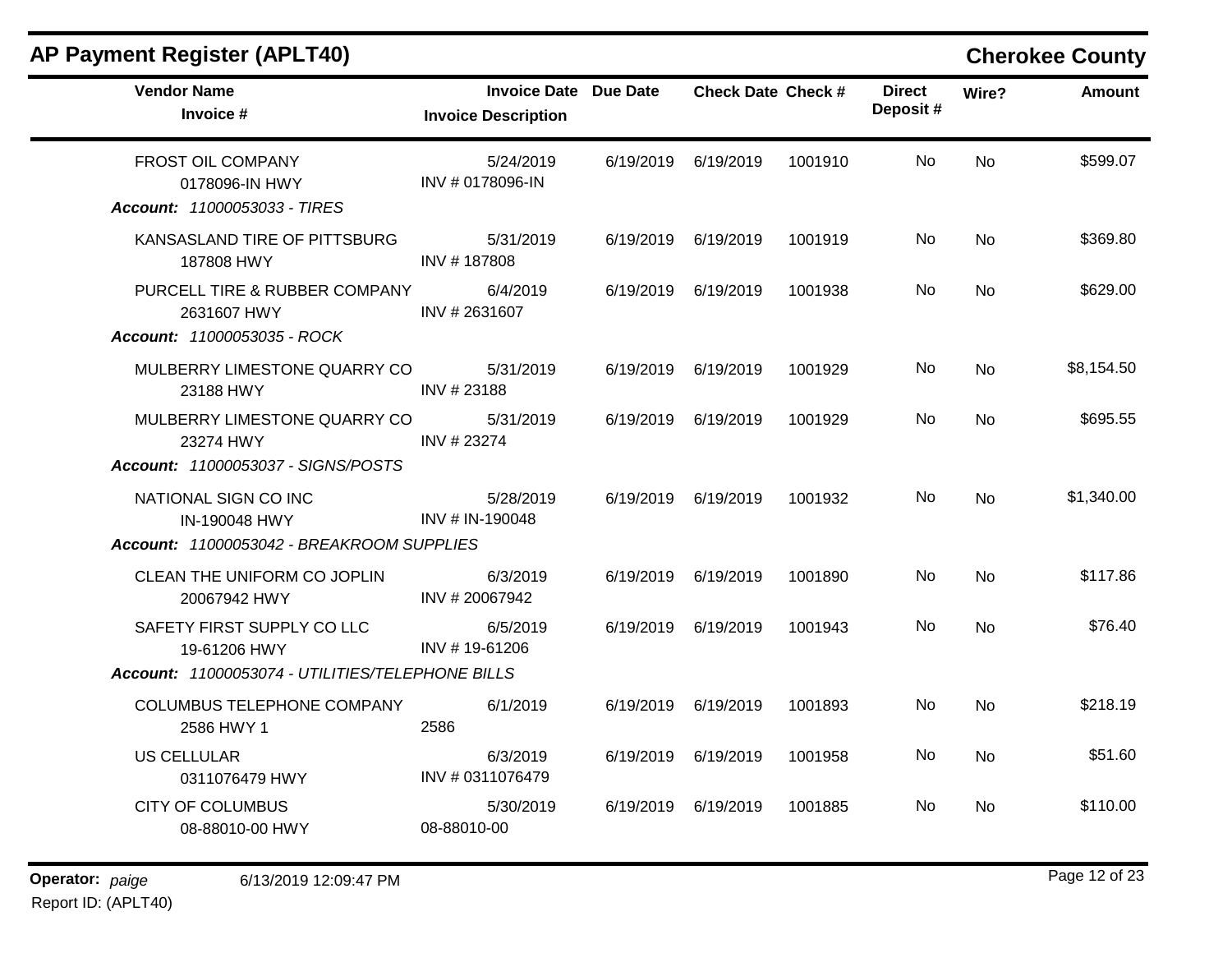| <b>Vendor Name</b><br>Invoice #                                                                                                                 | <b>Invoice Date Due Date</b><br><b>Invoice Description</b> |           | <b>Check Date Check #</b> |         | <b>Direct</b><br>Deposit# | Wire?     | <b>Amount</b> |
|-------------------------------------------------------------------------------------------------------------------------------------------------|------------------------------------------------------------|-----------|---------------------------|---------|---------------------------|-----------|---------------|
| <b>KANSAS GAS SERVICE</b><br>510148149119141118 HWY 1                                                                                           | 5/22/2019<br>510148149119141118                            | 6/19/2019 | 6/19/2019                 | 1001918 | No                        | <b>No</b> | \$147.97      |
| Account: 11000053075 - DUES/SUBSCRIPTIONS<br>MERCY MAUDE NORTON HOSPITAL COLUM<br>94000031613 HWY<br>Account: 11000053079 - MACHINERY/EQUIPMENT | 6/2/2019<br>Acct #94000031613                              | 6/19/2019 | 6/19/2019                 | 1001926 | No                        | <b>No</b> | \$128.70      |
| <b>HERITAGE TRACTOR</b><br>10354461 HWY                                                                                                         | 5/31/2019<br>INV #10354461                                 | 6/19/2019 | 6/19/2019                 | 1001913 | No                        | <b>No</b> | \$544.83      |
| DAYLIGHT DONUT SHOP<br>071785 HWY                                                                                                               | 6/4/2019<br>INV # 071785                                   | 6/19/2019 | 6/19/2019                 | 1001901 | No                        | <b>No</b> | \$70.76       |
| <b>CALLS SERVICE</b><br>80882 HWY                                                                                                               | 5/31/2019<br>INV #80882                                    | 6/19/2019 | 6/19/2019                 | 1001880 | No.                       | <b>No</b> | \$1,950.75    |
| NATALINIS AUTOMOTIVE<br>703865 HWY                                                                                                              | 5/28/2019<br>INV #703865                                   | 6/19/2019 | 6/19/2019                 | 1001931 | No                        | <b>No</b> | \$4.11        |
| NATALINIS AUTOMOTIVE<br>703987 HWY                                                                                                              | 5/29/2019<br>INV #703987                                   | 6/19/2019 | 6/19/2019                 | 1001931 | No.                       | <b>No</b> | \$4.69        |
| NATALINIS AUTOMOTIVE<br>704065 HWY                                                                                                              | 5/30/2019<br>INV #704065                                   | 6/19/2019 | 6/19/2019                 | 1001931 | No                        | No        | \$8.99        |
| NATALINIS AUTOMOTIVE<br>704076 HWY                                                                                                              | 5/30/2019<br>INV #704076                                   | 6/19/2019 | 6/19/2019                 | 1001931 | No.                       | <b>No</b> | (\$8.99)      |
| NATALINIS AUTOMOTIVE<br>704087 HWY                                                                                                              | 5/30/2019<br>INV #704087                                   | 6/19/2019 | 6/19/2019                 | 1001931 | No                        | <b>No</b> | \$101.99      |
| NATALINIS AUTOMOTIVE<br>704181 HWY                                                                                                              | 5/31/2019<br>INV #704181                                   | 6/19/2019 | 6/19/2019                 | 1001931 | No                        | <b>No</b> | \$23.97       |
| NATALINIS AUTOMOTIVE<br>704677 HWY                                                                                                              | 6/5/2019<br>INV #704677                                    | 6/19/2019 | 6/19/2019                 | 1001931 | No                        | No        | \$57.38       |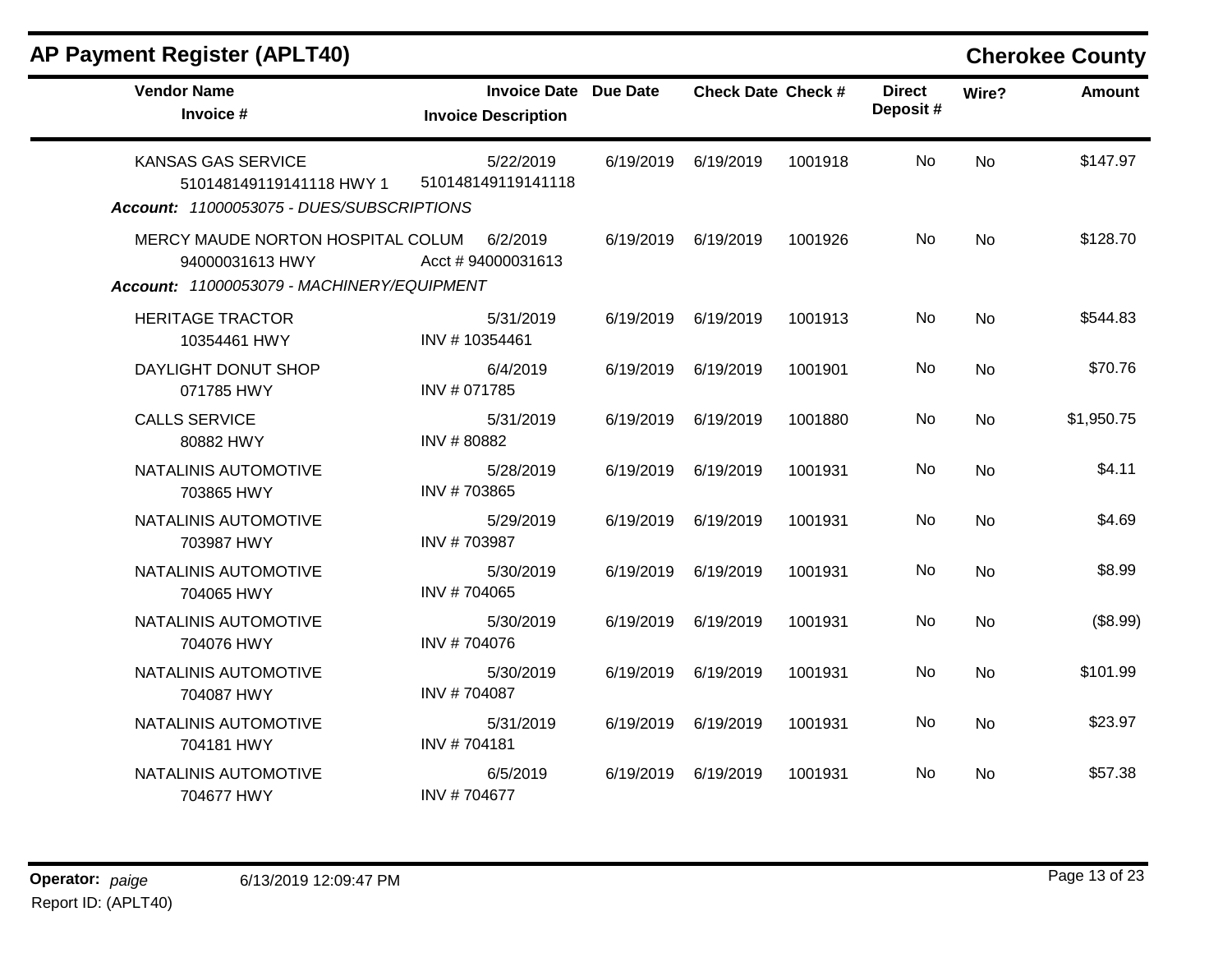| <b>Vendor Name</b><br>Invoice #               | Invoice Date Due Date<br><b>Invoice Description</b> |           | Check Date Check # |         | <b>Direct</b><br>Deposit# | Wire?          | <b>Amount</b> |
|-----------------------------------------------|-----------------------------------------------------|-----------|--------------------|---------|---------------------------|----------------|---------------|
| NATALINIS AUTOMOTIVE<br>704702 HWY            | 6/5/2019<br>INV #704702                             | 6/19/2019 | 6/19/2019          | 1001931 | No.                       | <b>No</b>      | \$21.47       |
| NATALINIS AUTOMOTIVE<br>704715 HWY            | 6/5/2019<br>INV #704715                             | 6/19/2019 | 6/19/2019          | 1001930 | No.                       | N <sub>o</sub> | \$31.48       |
| NATALINIS AUTOMOTIVE<br>704776 HWY            | 6/6/2019<br>INV #704776                             | 6/19/2019 | 6/19/2019          | 1001930 | No.                       | <b>No</b>      | \$20.76       |
| NATALINIS AUTOMOTIVE<br>704852 HWY            | 6/6/2019<br>INV #704852                             | 6/19/2019 | 6/19/2019          | 1001930 | No.                       | <b>No</b>      | \$11.66       |
| NATALINIS AUTOMOTIVE<br>704880HWY             | 6/7/2019<br>INV #704880                             | 6/19/2019 | 6/19/2019          | 1001930 | No.                       | No.            | \$60.00       |
| JOPLIN FREIGHTLINER SALES INC<br>56377206 HWY | 6/7/2019<br>INV #56377206                           | 6/19/2019 | 6/19/2019          | 1001917 | No                        | <b>No</b>      | \$127.03      |
| SAFETY-KLEEN SYSTEMS<br>80235448 HWY          | 6/4/2019<br>80235448                                | 6/19/2019 | 6/19/2019          | 1001944 | No                        | <b>No</b>      | \$60.00       |
| NATALINIS AUTOMOTIVE<br>704113 HWY            | 5/30/2019<br>INV #704113                            | 6/19/2019 | 6/19/2019          | 1001931 | No                        | No             | \$9.56        |
| <b>POWERPLAN</b><br>87002-40937 HWY 1         | 5/13/2019<br>8700240937                             | 6/19/2019 | 6/19/2019          | 1001936 | No                        | No             | \$370.27      |
| LOUIS W SCHREINER<br><b>HWY</b>               | 6/3/2019<br><b>SAFETY MEETING</b>                   | 6/19/2019 | 6/19/2019          | 1001925 | No.                       | No             | \$50.00       |
| FREEMAN, JIMMIE<br><b>HWY</b>                 | 6/5/2019<br>REFUND KEEPERS IN ERROR                 | 6/19/2019 | 6/19/2019          | 1001908 | No                        | No             | \$207.59      |
| JOHN FABICK TRACTOR CO<br>PIJ00358060 HWY     | 2/15/2019<br>INV # PIJ00358060                      | 6/19/2019 | 6/19/2019          | 1001916 | No                        | No             | \$783.53      |
| JOHN FABICK TRACTOR CO<br>PIJ00365261 HWY     | 5/31/2019<br>INV # PIJ00365261                      | 6/19/2019 | 6/19/2019          | 1001916 | No.                       | No             | \$3.38        |
| JOHN FABICK TRACTOR CO<br>PIJ00365262 HWY     | 5/31/2019<br>INV # PIJ00365262                      | 6/19/2019 | 6/19/2019          | 1001916 | No                        | <b>No</b>      | \$17.48       |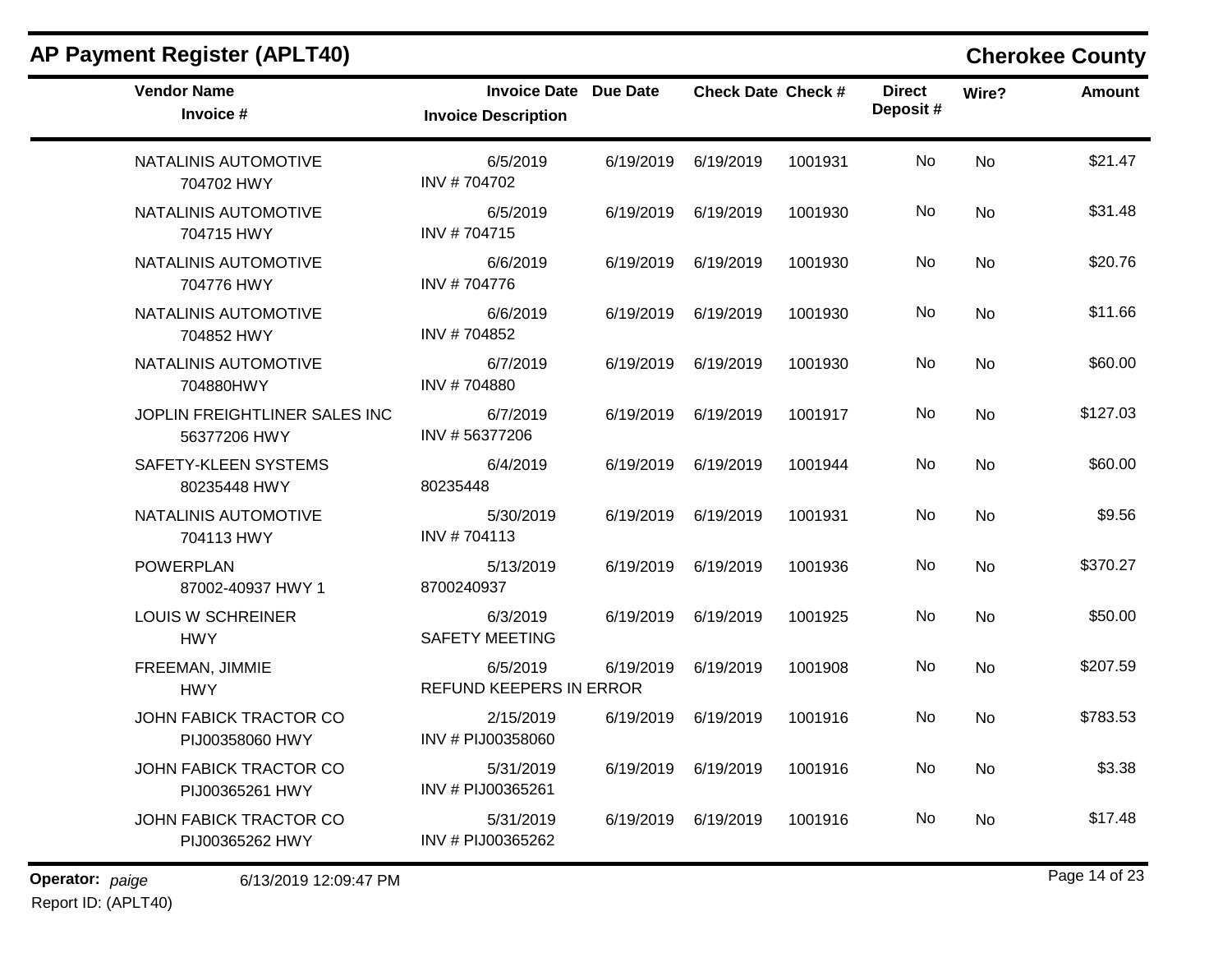| <b>AP Payment Register (APLT40)</b>              |                                                            |           |                           |         |                           |           | <b>Cherokee County</b> |
|--------------------------------------------------|------------------------------------------------------------|-----------|---------------------------|---------|---------------------------|-----------|------------------------|
| <b>Vendor Name</b><br>Invoice #                  | <b>Invoice Date Due Date</b><br><b>Invoice Description</b> |           | <b>Check Date Check #</b> |         | <b>Direct</b><br>Deposit# | Wire?     | <b>Amount</b>          |
| <b>JOHN FABICK TRACTOR CO</b><br>PIJ00365263 HWY | 6/3/2019<br>INV # PIJ00365263                              | 6/19/2019 | 6/19/2019                 | 1001916 | No                        | <b>No</b> | \$76.84                |
| <b>JOHN FABICK TRACTOR CO</b><br>PIJ00365264 HWY | 5/31/2019<br>INV # PIJ0365264                              | 6/19/2019 | 6/19/2019                 | 1001916 | No                        | No        | \$5.64                 |
| JOHN FABICK TRACTOR CO<br>PIJ00365546 HWY        | 6/5/2019<br>INV # PIJ00365546                              | 6/19/2019 | 6/19/2019                 | 1001916 | No                        | No        | \$126.15               |
| <b>JOHN FABICK TRACTOR CO</b><br>PIJ00365652 HWY | 6/6/2019<br>INV # PIJ00365652                              | 6/19/2019 | 6/19/2019                 | 1001916 | No                        | <b>No</b> | \$352.90               |
| JOHN FABICK TRACTOR CO<br>PIJ00365653 HWY        | 6/6/2019<br>INV # PIJ00365653                              | 6/19/2019 | 6/19/2019                 | 1001916 | No                        | <b>No</b> | \$200.76               |
| <b>JOHN FABICK TRACTOR CO</b><br>PIJ00365746 HWY | 6/7/2019<br>INV # PIJ00365746                              | 6/19/2019 | 6/19/2019                 | 1001916 | No                        | No        | \$3,147.56             |
| NATALINIS AUTOMOTIVE<br>704885 HWY               | 6/7/2019<br>INV #704885                                    | 6/19/2019 | 6/19/2019                 | 1001930 | No                        | No        | \$2.58                 |
| JOPLIN FREIGHTLINER SALES INC<br>56368406 HWY    | 6/7/2019<br>INV #56368406                                  | 6/19/2019 | 6/19/2019                 | 1001917 | No                        | <b>No</b> | \$111.62               |
| <b>FLEETPRIDE</b><br>28665677 HWY                | 6/5/2019<br>INV #28665677                                  | 6/19/2019 | 6/19/2019                 | 1001907 | No                        | <b>No</b> | \$235.73               |
| PRODUCTIVITY PLUS ACCOUNT<br>42905276 HWY        | 5/22/2019<br>INV #42905276                                 | 6/19/2019 | 6/19/2019                 | 1001937 | No                        | No        | \$446.40               |
| <b>KIRKLAND</b><br>367818 HWY                    | 6/5/2019<br>INV #367818                                    | 6/19/2019 | 6/19/2019                 | 1001920 | No                        | No        | \$147.41               |
| <b>CONMAT</b><br>2182 HWY                        | 5/30/2019<br>INV # 2182                                    | 6/19/2019 | 6/19/2019                 | 1001895 | No                        | No        | \$7,282.00             |
| <b>FLEETPRIDE</b><br>28358691 HWY                | 5/31/2019<br>INV #28358691                                 |           | 6/19/2019 6/19/2019       | 1001907 | No                        | No        | \$260.92               |
| <b>JOHN FABICK TRACTOR CO</b><br>55144206 HWY    | 5/14/2019<br>INV #55144206                                 | 6/19/2019 | 6/19/2019                 | 1001916 | No                        | No        | \$66.56                |

# Report ID: (APLT40)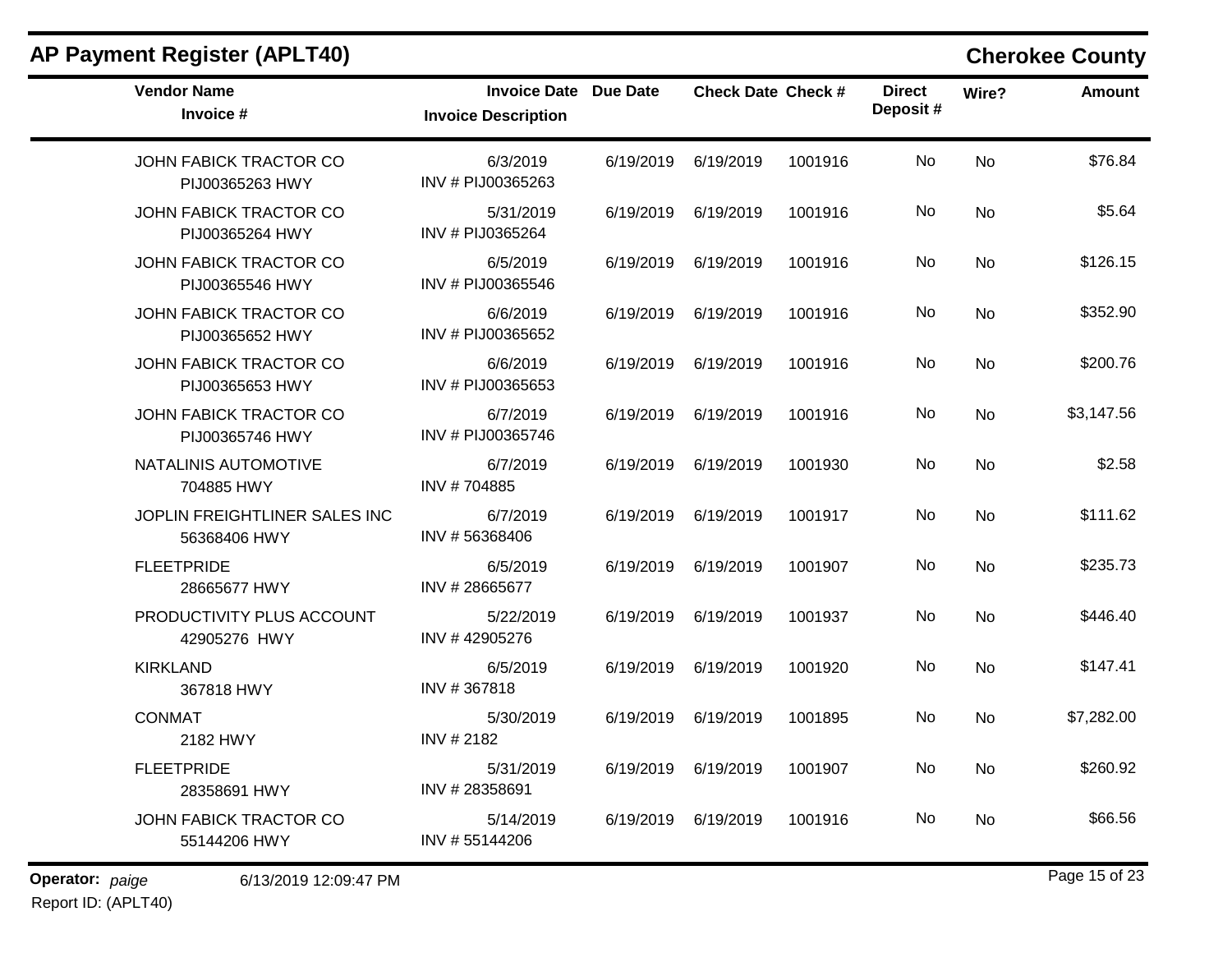|                 |                                      |                                 | <b>AP Payment Register (APLT40)</b>                                                                 |                                                   |                 |                           |         |                           |           | <b>Cherokee County</b> |
|-----------------|--------------------------------------|---------------------------------|-----------------------------------------------------------------------------------------------------|---------------------------------------------------|-----------------|---------------------------|---------|---------------------------|-----------|------------------------|
|                 |                                      | <b>Vendor Name</b><br>Invoice # |                                                                                                     | <b>Invoice Date</b><br><b>Invoice Description</b> | <b>Due Date</b> | <b>Check Date Check #</b> |         | <b>Direct</b><br>Deposit# | Wire?     | <b>Amount</b>          |
|                 |                                      |                                 | FARMERS COOPERATIVE ASSOCIATION<br>252292 HWY<br>Account: 11000053080 - MAINTENANCE/BLDGS & GROUNDS | 5/31/2019<br>INV #252292                          | 6/19/2019       | 6/19/2019                 | 1001905 | No                        | <b>No</b> | \$7.77                 |
|                 |                                      |                                 | CLEAN THE UNIFORM CO JOPLIN<br>20066354 HWY                                                         | 5/27/2019<br>INV #20066354                        | 6/19/2019       | 6/19/2019                 | 1001890 | No                        | <b>No</b> | \$2.03                 |
|                 | <b>Subtotal for Department: 000:</b> |                                 |                                                                                                     |                                                   |                 |                           |         |                           |           |                        |
|                 |                                      |                                 |                                                                                                     |                                                   |                 |                           |         |                           |           | \$54,366.09            |
|                 | <b>Subtotal for Fund: 110:</b>       |                                 |                                                                                                     |                                                   |                 |                           |         |                           |           |                        |
| Fund:           | 130                                  |                                 | <b>NOXIOUS WEED</b>                                                                                 |                                                   |                 |                           |         |                           |           | \$54,366.09            |
| Dept:           | 000                                  |                                 | <b>NON-DEPARTMENTAL</b>                                                                             |                                                   |                 |                           |         |                           |           |                        |
|                 |                                      |                                 | Account: 13000053025 - PARTS/VEHICLE REPAIRS                                                        |                                                   |                 |                           |         |                           |           |                        |
|                 |                                      | 703999                          | NATALINIS AUTOMOTIVE                                                                                | 6/3/2019<br><b>INV 703999</b>                     | 6/19/2019       | 6/19/2019                 | 1001931 | No                        | <b>No</b> | \$41.34                |
|                 |                                      |                                 | Account: 13000053074 - TELEPHONE BILLS                                                              |                                                   |                 |                           |         |                           |           |                        |
|                 |                                      |                                 | COLUMBUS TELEPHONE COMPANY<br>061919 NOX                                                            | 6/3/2019<br><b>ACCT 2293</b>                      | 6/19/2019       | 6/19/2019                 | 1001893 | No                        | <b>No</b> | \$110.18               |
|                 | <b>Subtotal for Department: 000:</b> |                                 |                                                                                                     |                                                   |                 |                           |         |                           |           |                        |
|                 |                                      |                                 |                                                                                                     |                                                   |                 |                           |         |                           |           | \$151.52               |
|                 | <b>Subtotal for Fund: 130:</b>       |                                 |                                                                                                     |                                                   |                 |                           |         |                           |           |                        |
| Fund:           | 140                                  |                                 | <b>HEALTH</b>                                                                                       |                                                   |                 |                           |         |                           |           | \$151.52               |
| Dept:           | 000                                  |                                 | <b>NON-DEPARTMENTAL</b>                                                                             |                                                   |                 |                           |         |                           |           |                        |
|                 |                                      |                                 | Account: 14000053021 - PRINTING/OFFICE SUPPLIES                                                     |                                                   |                 |                           |         |                           |           |                        |
|                 |                                      | 061919                          | <b>CHASE CARD SERVICES</b>                                                                          | 6/10/2019<br>ACCT 4246311970005747                | 6/19/2019       | 6/19/2019                 | 1001883 | No                        | No        | \$9.81                 |
| Operator: paige | Report ID: (APLT40)                  |                                 | 6/13/2019 12:09:47 PM                                                                               |                                                   |                 |                           |         |                           |           | Page 16 of 23          |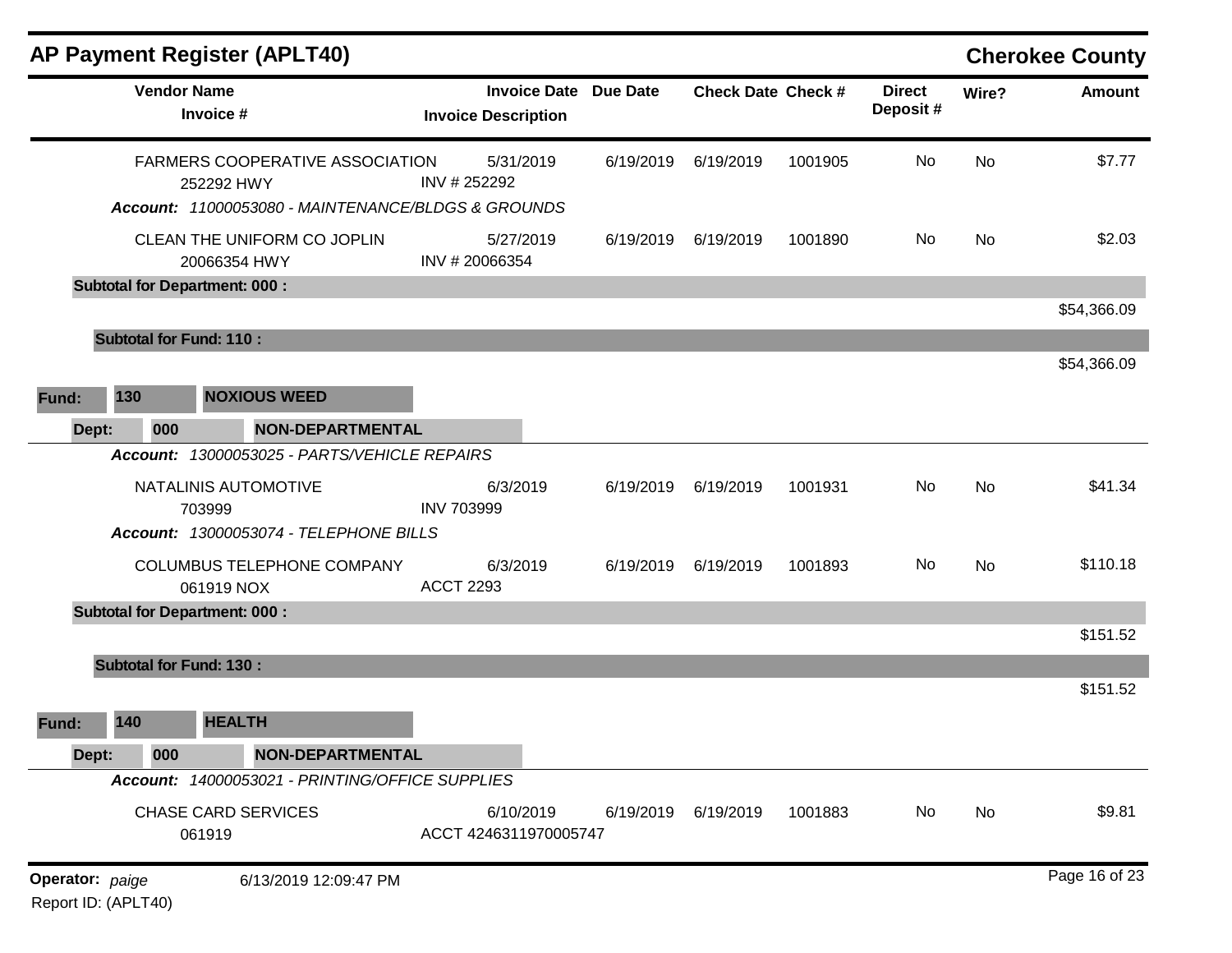|  |  |  | AP Payment Register (APLT40) |
|--|--|--|------------------------------|
|--|--|--|------------------------------|

# **Cherokee County**

| <b>Vendor Name</b><br>Invoice #                                                                                              | <b>Invoice Date Due Date</b><br><b>Invoice Description</b> |           | <b>Check Date Check #</b> |         | <b>Direct</b><br>Deposit# | Wire?     | <b>Amount</b> |
|------------------------------------------------------------------------------------------------------------------------------|------------------------------------------------------------|-----------|---------------------------|---------|---------------------------|-----------|---------------|
| <b>CHASE CARD SERVICES</b><br>061919                                                                                         | 6/10/2019<br>ACCT 4246311970005747                         | 6/19/2019 | 6/19/2019                 | 1001883 | No.                       | <b>No</b> | \$11.00       |
| <b>CHASE CARD SERVICES</b><br>061919                                                                                         | 6/10/2019<br>ACCT 4246311970005747                         | 6/19/2019 | 6/19/2019                 | 1001883 | No                        | <b>No</b> | \$34.00       |
| <b>CHASE CARD SERVICES</b><br>061919<br>Account: 14000053025 - PARTS/VEHICLE REPAIRS                                         | 6/10/2019<br>ACCT 4246311970005747                         | 6/19/2019 | 6/19/2019                 | 1001883 | No.                       | <b>No</b> | \$72.74       |
| <b>WEX BANK</b><br>59505272<br>Account: 14000053043 - HEALTH DEPT MED SUPPLIES                                               | 6/3/2019<br>INV 59505272                                   |           | 6/19/2019 6/19/2019       | 1001963 | No.                       | <b>No</b> | \$176.86      |
| <b>CHASE CARD SERVICES</b><br>061919<br>Account: 14000053072 - GAS, ELECTRIC, WATER/PHONE                                    | 6/10/2019<br>ACCT 4246311970005747                         |           | 6/19/2019 6/19/2019       | 1001883 | No.                       | No.       | \$286.74      |
| <b>COLUMBUS TELEPHONE COMPANY</b><br>061919 HE                                                                               | 6/10/2019<br>ACCT 2060, 2311                               | 6/19/2019 | 6/19/2019                 | 1001893 | No.                       | <b>No</b> | \$398.48      |
| <b>CITY OF COLUMBUS</b><br>061919 HE                                                                                         | 6/10/2019<br>ACCT 07-17240-00                              | 6/19/2019 | 6/19/2019                 | 1001886 | No.                       | <b>No</b> | \$55.00       |
| COLUMBUS TELEPHONE COMPANY<br>061919 HE                                                                                      | 6/10/2019<br>ACCT 2060, 2311                               | 6/19/2019 | 6/19/2019                 | 1001893 | No.                       | <b>No</b> | \$49.36       |
| <b>KANSAS GAS SERVICE</b><br>061919 HE                                                                                       | 6/10/2019<br>ACCT 510080477 1188672 27                     | 6/19/2019 | 6/19/2019                 | 1001918 | No.                       | <b>No</b> | \$137.38      |
| Account: 14000053073 - MEETING COSTS<br><b>CHASE CARD SERVICES</b><br>061919<br>Account: 14000053076 - PROFESSIONAL SERVICES | 6/10/2019<br>ACCT 4246311970005747                         | 6/19/2019 | 6/19/2019                 | 1001883 | No.                       | <b>No</b> | \$125.00      |
| <b>QUALITY PEST CONTROL INC</b><br>105220                                                                                    | 6/10/2019<br><b>INV 105220</b>                             | 6/19/2019 | 6/19/2019                 | 1001939 | No.                       | <b>No</b> | \$50.00       |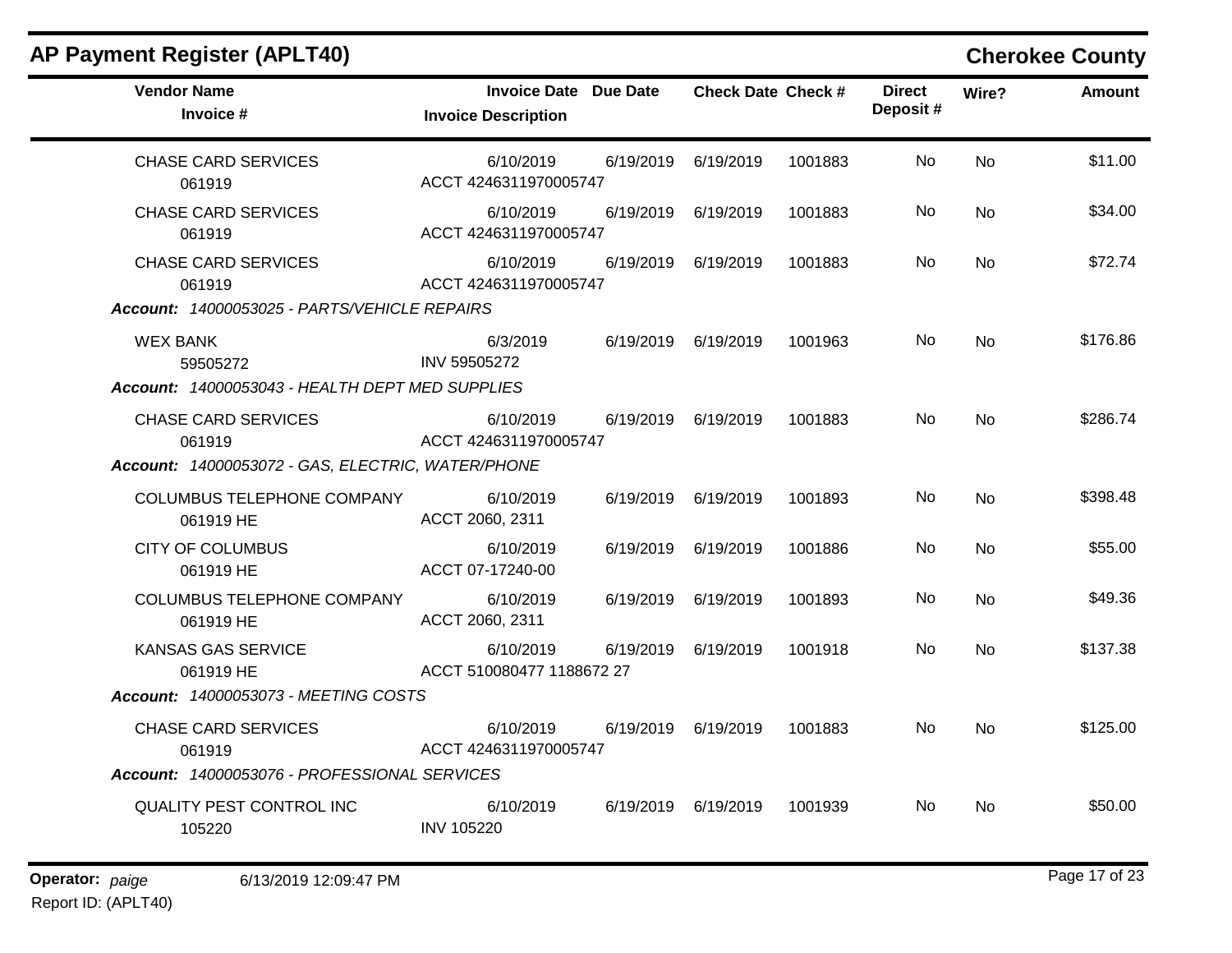|                 |                  | <b>AP Payment Register (APLT40)</b>                                                             |                                                            |           |                           |         |                           |           | <b>Cherokee County</b> |
|-----------------|------------------|-------------------------------------------------------------------------------------------------|------------------------------------------------------------|-----------|---------------------------|---------|---------------------------|-----------|------------------------|
|                 |                  | <b>Vendor Name</b><br>Invoice #                                                                 | <b>Invoice Date Due Date</b><br><b>Invoice Description</b> |           | <b>Check Date Check #</b> |         | <b>Direct</b><br>Deposit# | Wire?     | Amount                 |
|                 |                  | CRAW-KAN TELEPHONE COOPERATIVE INC<br>061919 HE<br>Account: 14000053088 - CLASSES/TRAINING FEES | 6/10/2019<br>ACCT 129793                                   | 6/19/2019 | 6/19/2019                 | 1001899 | No                        | <b>No</b> | \$21.25                |
|                 |                  | <b>CHASE CARD SERVICES</b><br>061919<br>Account: 14000053091 - BLDGS/FIXED EQUIPMENT            | 6/10/2019<br><b>CREDID</b>                                 | 6/19/2019 | 6/19/2019                 | 1001883 | No                        | <b>No</b> | (\$85.00)              |
|                 |                  | TRUE VALUE COLUMBUS<br>A377985                                                                  | 6/10/2019<br><b>TRANS A377985</b>                          | 6/19/2019 | 6/19/2019                 | 1001955 | No                        | No        | \$33.30                |
|                 |                  | TRUE VALUE COLUMBUS<br>A377989<br><b>Account: 14000053182 - CONTRACTS</b>                       | 6/10/2019<br><b>TRANS A377989</b>                          | 6/19/2019 | 6/19/2019                 | 1001955 | No                        | No        | \$33.30                |
|                 |                  | CRAWFORD COUNTY HEALTH DEPT<br>061919                                                           | 6/10/2019<br><b>CONTRACTED SERVICES</b>                    | 6/19/2019 | 6/19/2019                 | 1001898 | No                        | No        | \$335.79               |
|                 |                  | CRAWFORD COUNTY HEALTH DEPT<br>061919 HE                                                        | 6/10/2019<br><b>CONTRACTED SERVICES</b>                    | 6/19/2019 | 6/19/2019                 | 1001898 | No                        | No        | \$441.03               |
|                 |                  | <b>Subtotal for Department: 000:</b>                                                            |                                                            |           |                           |         |                           |           |                        |
|                 |                  |                                                                                                 |                                                            |           |                           |         |                           |           | \$2,186.04             |
| Fund:           | 160              | <b>Subtotal for Fund: 140:</b><br><b>DIRECT ELECTION</b>                                        |                                                            |           |                           |         |                           |           | \$2,186.04             |
| Dept:           | 000              | <b>NON-DEPARTMENTAL</b>                                                                         |                                                            |           |                           |         |                           |           |                        |
|                 | <b>Account:</b>  | 16000053021 - PRINTING/OFFICE SUPPLIES                                                          |                                                            |           |                           |         |                           |           |                        |
|                 |                  | <b>LOCKWOOD PRINTING</b><br>124419<br>Account: 16000053081 - MISC EXPENSE                       | 6/4/2019<br><b>INV 124419</b>                              |           | 6/19/2019 6/19/2019       | 1001924 | No                        | No        | \$3,385.45             |
|                 | <b>CLASS LTD</b> | 1-000899                                                                                        | 6/4/2019<br>INV 1-000899                                   |           | 6/19/2019 6/19/2019       | 1001889 | No                        | No        | \$215.40               |
| Operator: paige |                  | 6/13/2019 12:09:47 PM                                                                           |                                                            |           |                           |         |                           |           | Page 18 of 23          |

Report ID: (APLT40)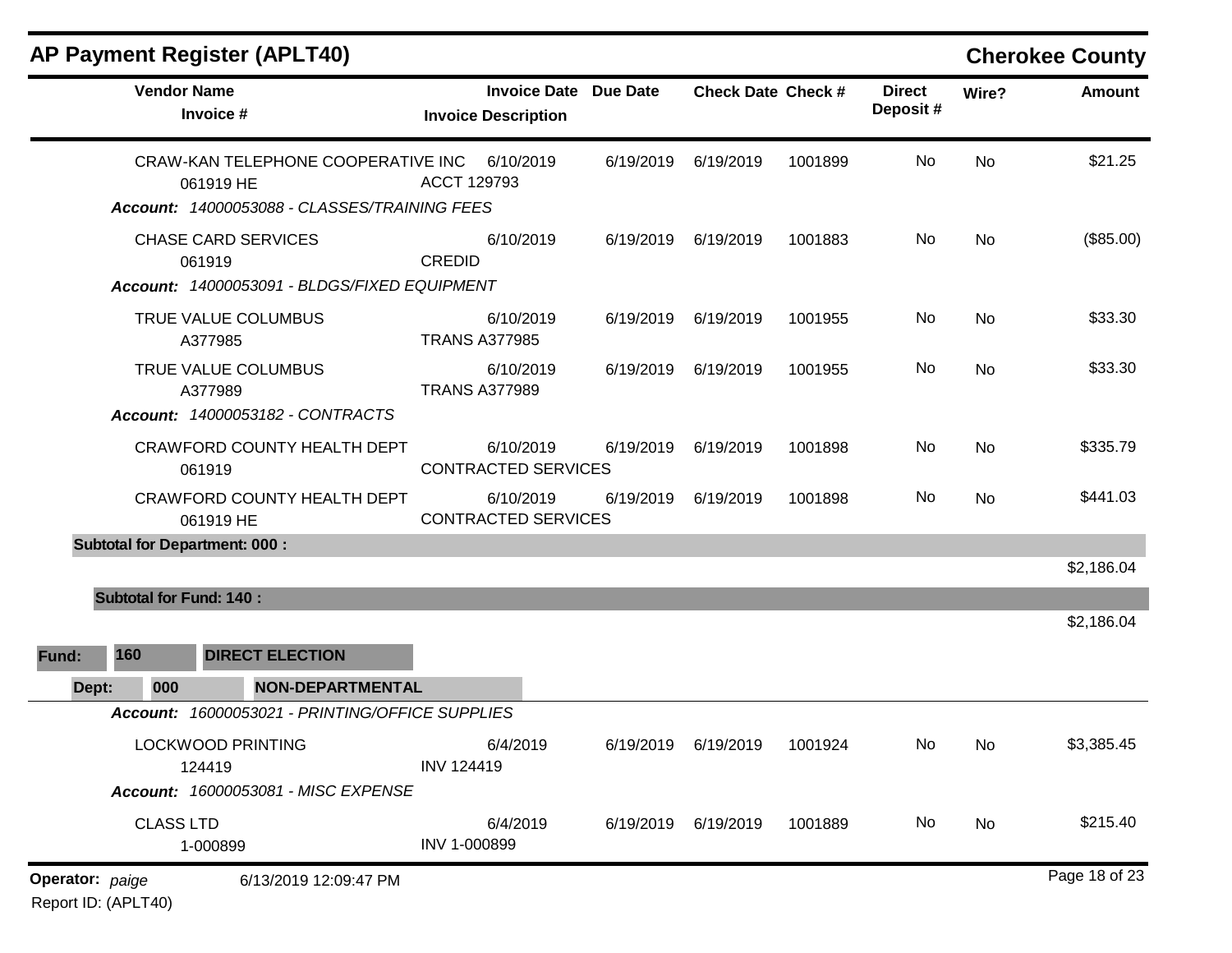|       |                                | <b>AP Payment Register (APLT40)</b>          |                                                            |           |                           |         |                           |       | <b>Cherokee County</b> |
|-------|--------------------------------|----------------------------------------------|------------------------------------------------------------|-----------|---------------------------|---------|---------------------------|-------|------------------------|
|       |                                | <b>Vendor Name</b><br>Invoice #              | <b>Invoice Date Due Date</b><br><b>Invoice Description</b> |           | <b>Check Date Check #</b> |         | <b>Direct</b><br>Deposit# | Wire? | <b>Amount</b>          |
|       |                                | <b>Subtotal for Department: 000:</b>         |                                                            |           |                           |         |                           |       | \$3,600.85             |
|       | <b>Subtotal for Fund: 160:</b> |                                              |                                                            |           |                           |         |                           |       |                        |
| Fund: | 224                            | <b>CHEROKEE COUNTY 911</b>                   |                                                            |           |                           |         |                           |       | \$3,600.85             |
|       | 000<br>Dept:                   | NON-DEPARTMENTAL                             |                                                            |           |                           |         |                           |       |                        |
|       |                                | Account: 22400053300 - MISC PAID OUT         |                                                            |           |                           |         |                           |       |                        |
|       |                                | <b>VERIZON WIRELESS</b><br>9830425165        | 6/3/2019<br>INV 9830425165                                 | 6/19/2019 | 6/19/2019                 | 1001961 | No                        | No    | \$1,000.25             |
|       |                                | <b>CENTURYLINK</b><br>061919                 | 6/3/2019<br>ACCT 313409961                                 | 6/19/2019 | 6/19/2019                 | 1001882 | No                        | No    | \$654.36               |
|       |                                | CRAW-KAN TELEPHONE COOPERATIVE INC<br>061919 | 6/3/2019<br>INV 1818SZ10901.036                            | 6/19/2019 | 6/19/2019                 | 1001899 | No                        | No    | \$98.00                |
|       | AT&T                           | 061919 224                                   | 6/10/2019<br>ACCT 316 140 0100 497 8                       | 6/19/2019 | 6/19/2019                 | 1001878 | No                        | No    | \$307.67               |
|       |                                | TBS ELECTRONICS, INC<br>00100237             | 6/7/2019<br>INV 00100237                                   | 6/19/2019 | 6/19/2019                 | 1001950 | No                        | No    | \$553.00               |
|       |                                | UR SOLUTIONS<br>20190505                     | 6/5/2019<br>INV 20190505                                   | 6/19/2019 | 6/19/2019                 | 1001957 | No                        | No    | \$250.00               |
|       |                                | <b>Subtotal for Department: 000:</b>         |                                                            |           |                           |         |                           |       |                        |
|       |                                |                                              |                                                            |           |                           |         |                           |       | \$2,863.28             |
|       | <b>Subtotal for Fund: 224:</b> |                                              |                                                            |           |                           |         |                           |       | \$2,863.28             |
| Fund: | 230                            | <b>APPRAISER COSTS</b>                       |                                                            |           |                           |         |                           |       |                        |
|       | Dept:<br>000                   | <b>NON-DEPARTMENTAL</b>                      |                                                            |           |                           |         |                           |       |                        |
|       |                                | Account: 23000053029 - MISC SUPPLIES         |                                                            |           |                           |         |                           |       |                        |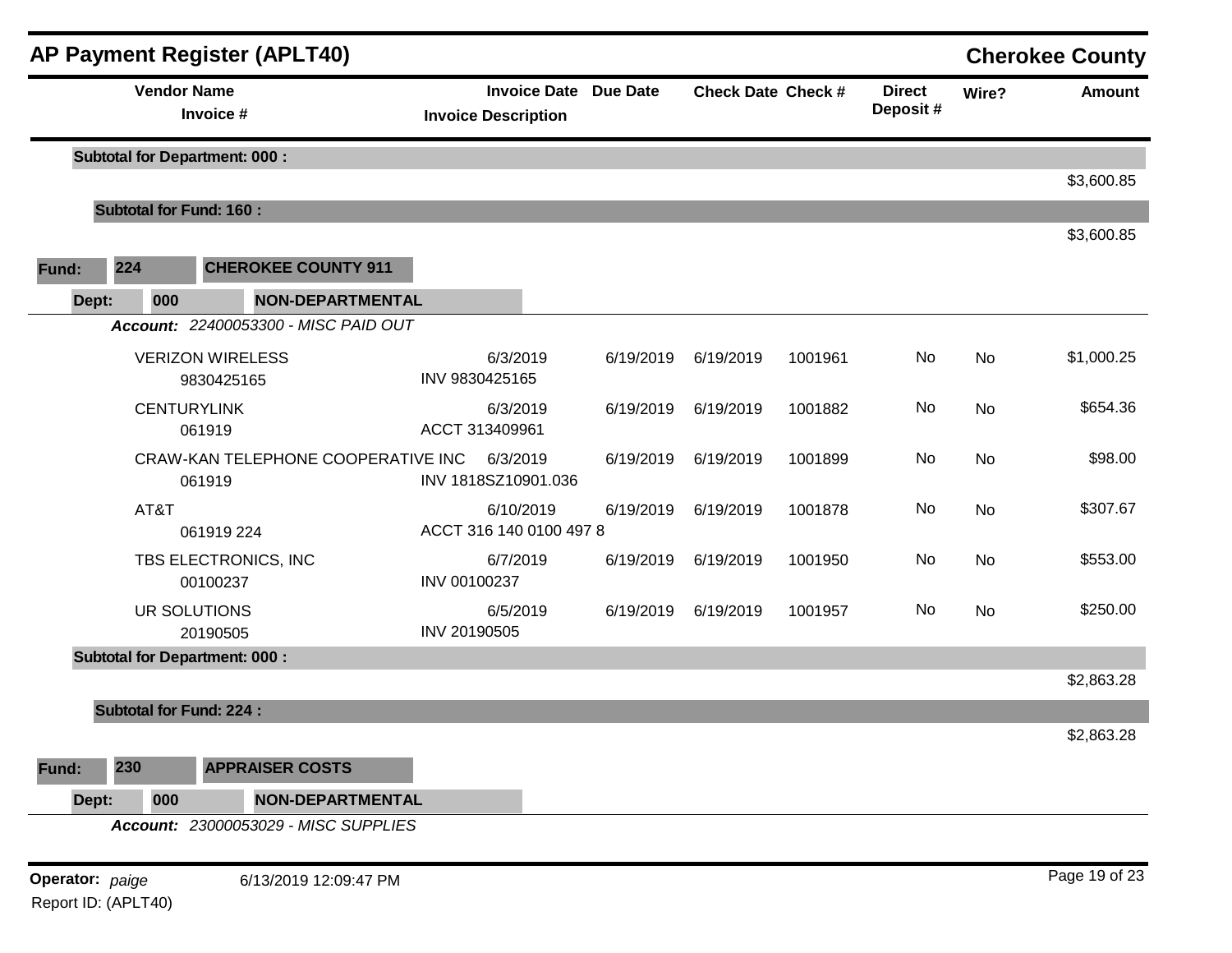|                                        |     |                                  | AP Payment Register (APLT40)                                                       |                                |                                         |                           |         |                           |           | <b>Cherokee County</b> |
|----------------------------------------|-----|----------------------------------|------------------------------------------------------------------------------------|--------------------------------|-----------------------------------------|---------------------------|---------|---------------------------|-----------|------------------------|
|                                        |     | <b>Vendor Name</b>               | Invoice #                                                                          | <b>Invoice Description</b>     | <b>Invoice Date Due Date</b>            | <b>Check Date Check #</b> |         | <b>Direct</b><br>Deposit# | Wire?     | <b>Amount</b>          |
|                                        |     |                                  | ETTINGER'S OFFICE SUPPLY<br>5181610                                                | 6/5/2019<br><b>INV 5181610</b> | 6/19/2019                               | 6/19/2019                 | 1001903 | No                        | <b>No</b> | \$72.61                |
|                                        |     |                                  | <b>Account: 23000053074 - TELEPHONE BILLS</b><br><b>COLUMBUS TELEPHONE COMPANY</b> | 6/3/2019<br><b>ACCT 7577</b>   | 6/19/2019                               | 6/19/2019                 | 1001893 | No                        | No        | \$279.31               |
|                                        |     | 061919                           | <b>Subtotal for Department: 000:</b>                                               |                                |                                         |                           |         |                           |           |                        |
|                                        |     |                                  |                                                                                    |                                |                                         |                           |         |                           |           | \$351.92               |
|                                        |     | <b>Subtotal for Fund: 230:</b>   |                                                                                    |                                |                                         |                           |         |                           |           |                        |
| Fund:                                  | 260 |                                  | <b>EMPLOYEE BENEFITS</b>                                                           |                                |                                         |                           |         |                           |           | \$351.92               |
| Dept:                                  |     | 000                              | <b>NON-DEPARTMENTAL</b>                                                            |                                |                                         |                           |         |                           |           |                        |
|                                        |     |                                  | Account: 26000053005 - EMPLOYEE BENEFITS                                           |                                |                                         |                           |         |                           |           |                        |
|                                        |     | 061919                           | UNITED STATE TREASURY                                                              | 6/5/2019                       | FORM 720, PCORI FEE, CHEORKEE COUNTY    | 6/19/2019 6/19/2019       | 1001956 | No                        | No        | \$546.35               |
|                                        |     |                                  | Account: 26000053215 - MERITAIN HEALTH                                             |                                |                                         |                           |         |                           |           |                        |
|                                        |     | <b>MERITAIN HEALTH</b><br>061919 |                                                                                    | 6/13/2019                      | GROUP 02438, CHEROKEE CO, JULY 2019     | 6/19/2019 6/19/2019       | 1001964 | No                        | No        | \$54,560.09            |
|                                        |     |                                  | <b>Subtotal for Department: 000:</b>                                               |                                |                                         |                           |         |                           |           |                        |
|                                        |     |                                  |                                                                                    |                                |                                         |                           |         |                           |           | \$55,106.44            |
|                                        |     | <b>Subtotal for Fund: 260:</b>   |                                                                                    |                                |                                         |                           |         |                           |           | \$55,106.44            |
| Fund:                                  | 300 |                                  | <b>SERVICE FOR ELDERLY</b>                                                         |                                |                                         |                           |         |                           |           |                        |
| Dept:                                  |     | 000                              | <b>NON-DEPARTMENTAL</b>                                                            |                                |                                         |                           |         |                           |           |                        |
|                                        |     |                                  | Account: 30000053072 - GAS, ELECTRIC, WATER                                        |                                |                                         |                           |         |                           |           |                        |
|                                        |     | <b>CITY OF GALENA</b>            | 061919 EL                                                                          | 6/10/2019                      | 6/19/2019<br>ACCT 10006000, 720 WALL ST | 6/19/2019                 | 1001887 | No                        | No        | \$97.74                |
| Operator: paige<br>Report ID: (APLT40) |     |                                  | 6/13/2019 12:09:47 PM                                                              |                                |                                         |                           |         |                           |           | Page 20 of 23          |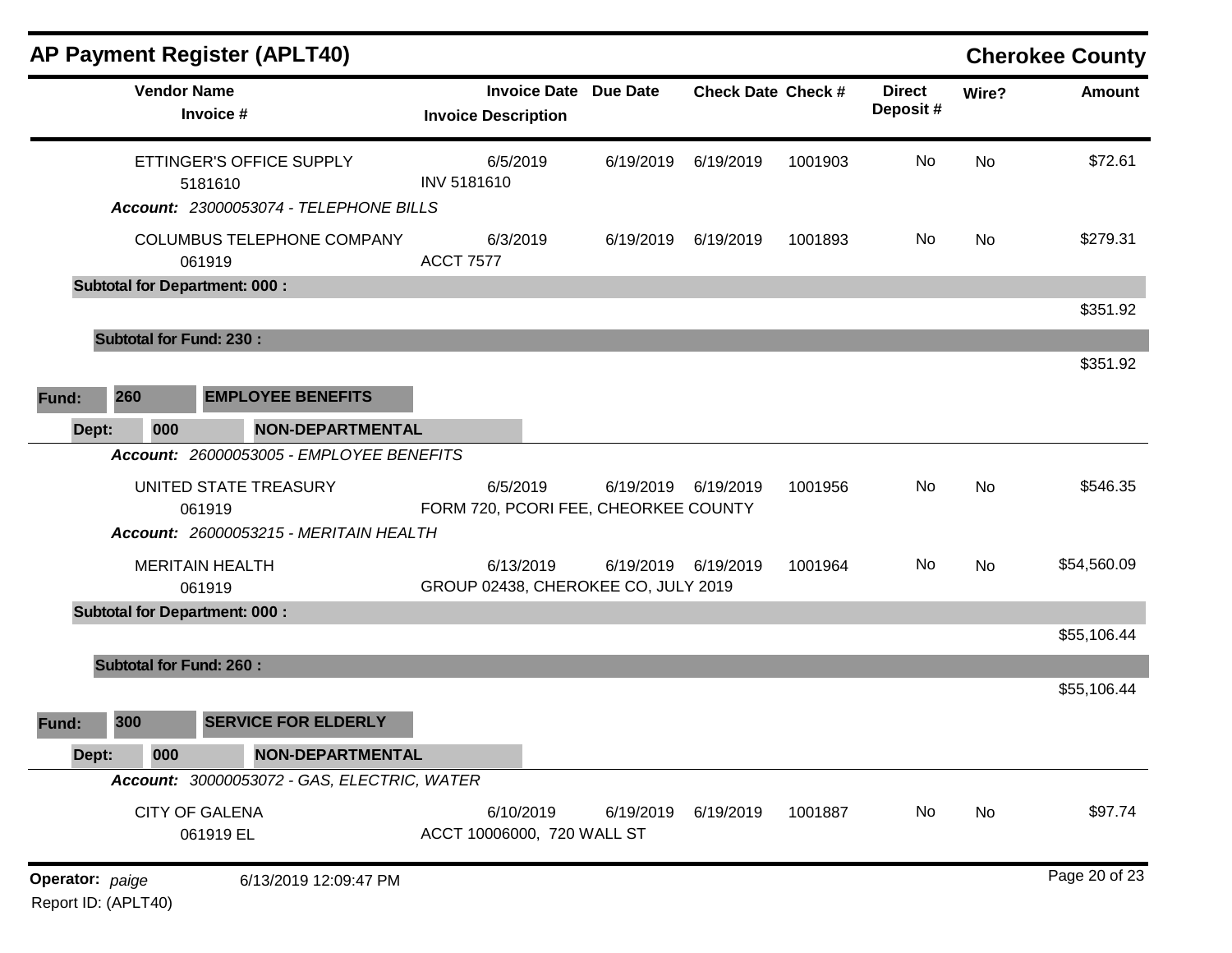|  |  |  | AP Payment Register (APLT40) |
|--|--|--|------------------------------|
|--|--|--|------------------------------|

# **Cherokee County**

|       | <b>Vendor Name</b><br>Invoice #         |                                                                | <b>Invoice Description</b>            | <b>Invoice Date Due Date</b> | <b>Check Date Check #</b> |         | <b>Direct</b><br>Deposit# | Wire?     | <b>Amount</b> |
|-------|-----------------------------------------|----------------------------------------------------------------|---------------------------------------|------------------------------|---------------------------|---------|---------------------------|-----------|---------------|
|       | <b>KANSAS GAS SERVICE</b><br>061919     |                                                                | 6/3/2019<br>ACCT 512076592 1191351 09 | 6/19/2019                    | 6/19/2019                 | 1001918 | No                        | No        | \$39.63       |
|       | <b>KANSAS GAS SERVICE</b><br>061919 EL1 |                                                                | 6/3/2019<br>ACCT 510020083 1175382 00 | 6/19/2019                    | 6/19/2019                 | 1001918 | No                        | No        | \$56.09       |
|       | <b>KANSAS GAS SERVICE</b><br>061919 EL  |                                                                | 6/3/2019<br>ACCT 510074383 1179346 45 | 6/19/2019                    | 6/19/2019                 | 1001918 | No                        | No        | \$43.35       |
|       | <b>CITY OF COLUMBUS</b><br>061919       |                                                                | 6/3/2019<br>ACCT 07-48820-01          | 6/19/2019                    | 6/19/2019                 | 1001886 | No                        | No        | \$54.56       |
|       |                                         | Account: 30000053074 - TELEPHONE BILLS                         |                                       |                              |                           |         |                           |           |               |
|       | <b>CENTURYLINK</b><br>061919 EL2        |                                                                | 6/3/2019<br>ACCT 320494722            | 6/19/2019                    | 6/19/2019                 | 1001881 | No                        | No        | \$7.59        |
|       | <b>CENTURYLINK</b><br>061919 EL         |                                                                | 6/3/2019<br>ACCT 320497874            | 6/19/2019                    | 6/19/2019                 | 1001881 | No                        | <b>No</b> | \$2.61        |
|       | <b>CENTURYLINK</b><br>061919 EL         |                                                                | 6/7/2019<br>ACCT 316571296            | 6/19/2019                    | 6/19/2019                 | 1001882 | No.                       | No        | \$72.88       |
|       | <b>Subtotal for Department: 000:</b>    |                                                                |                                       |                              |                           |         |                           |           |               |
|       |                                         |                                                                |                                       |                              |                           |         |                           |           | \$374.45      |
|       | <b>Subtotal for Fund: 300:</b>          |                                                                |                                       |                              |                           |         |                           |           |               |
|       |                                         |                                                                |                                       |                              |                           |         |                           |           | \$374.45      |
| Fund: | 330                                     | <b>SEWER DISTRICT#1 OPER</b>                                   |                                       |                              |                           |         |                           |           |               |
| Dept: | 000                                     | <b>NON-DEPARTMENTAL</b>                                        |                                       |                              |                           |         |                           |           |               |
|       |                                         | Account: 33000053072 - GAS, ELECTRIC, WATER                    |                                       |                              |                           |         |                           |           |               |
|       |                                         | <b>EMPIRE DISTRICT ELECTRIC COMPANY</b><br>059522-21-9 SEWER 2 | 5/28/2019<br>ACCT # 059522-21-9       | 6/19/2019                    | 6/19/2019                 | 1001902 | No                        | <b>No</b> | \$158.29      |
|       |                                         | EMPIRE DISTRICT ELECTRIC COMPANY<br>369339-68-4 SEWER 1        | 5/29/2019<br>INV #369339-68-4         | 6/19/2019                    | 6/19/2019                 | 1001902 | No.                       | No        | \$90.71       |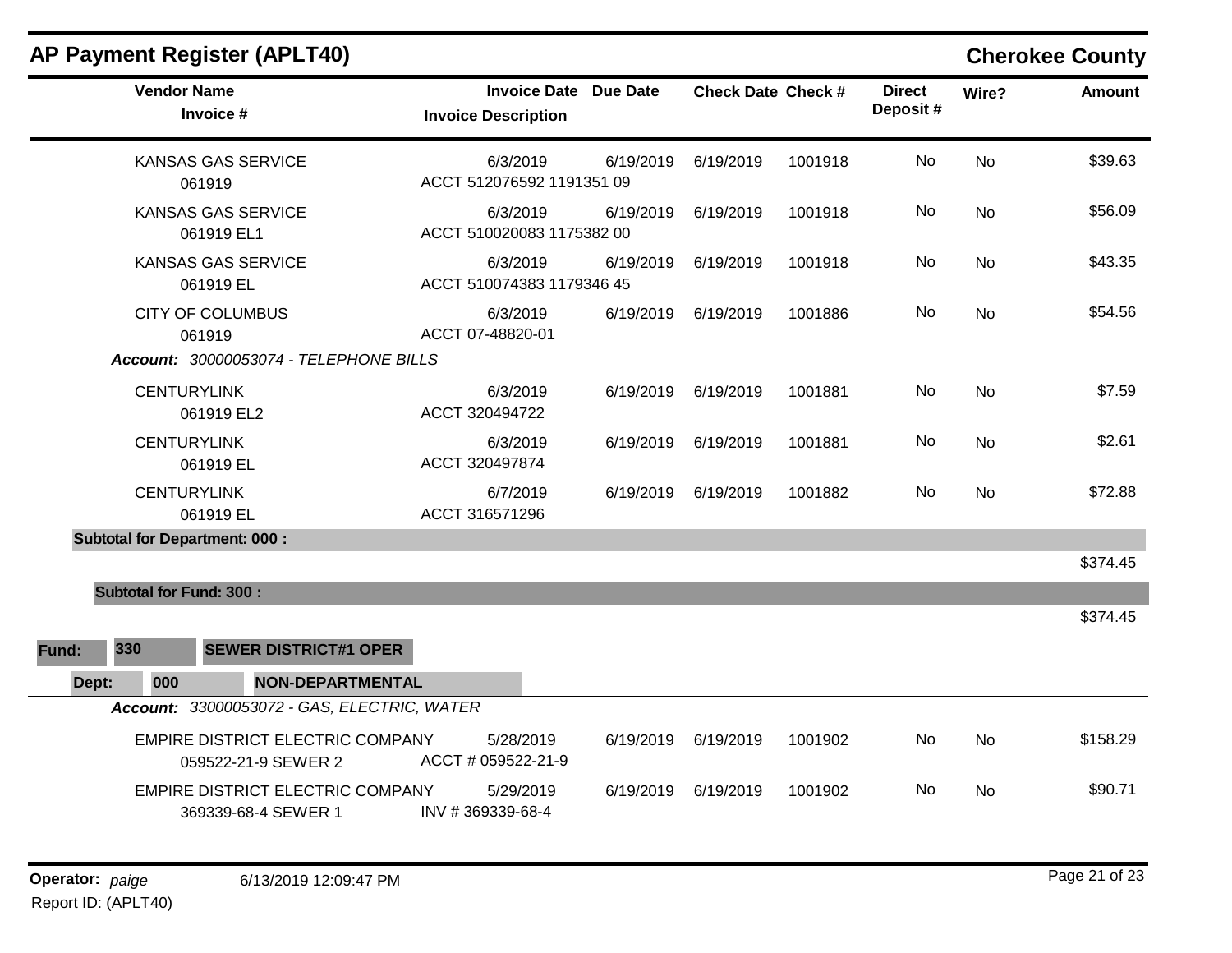| <b>Vendor Name</b><br>Invoice #                                                                                             | <b>Invoice Date Due Date</b><br><b>Invoice Description</b> |           | <b>Check Date Check #</b> |         | <b>Direct</b><br>Deposit#         | Wire?     | <b>Amount</b> |
|-----------------------------------------------------------------------------------------------------------------------------|------------------------------------------------------------|-----------|---------------------------|---------|-----------------------------------|-----------|---------------|
| EMPIRE DISTRICT ELECTRIC COMPANY<br>535793-78-0 SEWER 3                                                                     | 5/28/2019<br>ACCT #535793-78-0                             | 6/19/2019 | 6/19/2019                 | 1001902 | No                                | <b>No</b> | \$34.63       |
| EMPIRE DISTRICT ELECTRIC COMPANY<br>547731-85-1 SEWER 1                                                                     | 5/28/2019<br>ACCT # 547731-85-1                            | 6/19/2019 | 6/19/2019                 | 1001902 | No                                | No        | \$698.42      |
| Account: 33000053074 - TELEPHONE BILLS<br><b>CENTURYLINK</b><br>438097159 sewer<br>Account: 33000053089 - OTHER CONTRACTUAL | 5/23/2019<br>Acct #438097159                               | 6/19/2019 | 6/19/2019                 | 1001882 | No.                               | <b>No</b> | \$193.44      |
| <b>WARSTLER EXCAVATING</b><br>3628 HWY                                                                                      | 5/31/2019<br>INV #3628                                     | 6/19/2019 | 6/19/2019                 | 1001962 | No                                | <b>No</b> | \$100.00      |
| <b>JIM HAMBRIGHT</b><br><b>JIM HAMBRIGHT SEWER</b>                                                                          | 6/10/2019<br><b>SEWER BACK UP</b>                          | 6/19/2019 | 6/19/2019                 | 1001914 | No                                | <b>No</b> | \$6,476.88    |
| <b>USPS</b><br>#340 SEWER                                                                                                   | 6/3/2019<br>#340 BOX RENEWAL                               | 6/19/2019 | 6/19/2019                 | 1001960 | <b>No</b>                         | <b>No</b> | \$120.00      |
| <b>Subtotal for Department: 000:</b>                                                                                        |                                                            |           |                           |         |                                   |           | \$7,872.37    |
| <b>Subtotal for Fund: 330:</b>                                                                                              |                                                            |           |                           |         |                                   |           |               |
|                                                                                                                             |                                                            |           |                           |         |                                   |           | \$7,872.37    |
|                                                                                                                             |                                                            |           |                           |         | Total for Bank 1 Account 1120298: |           | \$200,211.91  |
|                                                                                                                             |                                                            |           |                           |         | ***** Total Invoices Paid:        |           | \$200,211.91  |